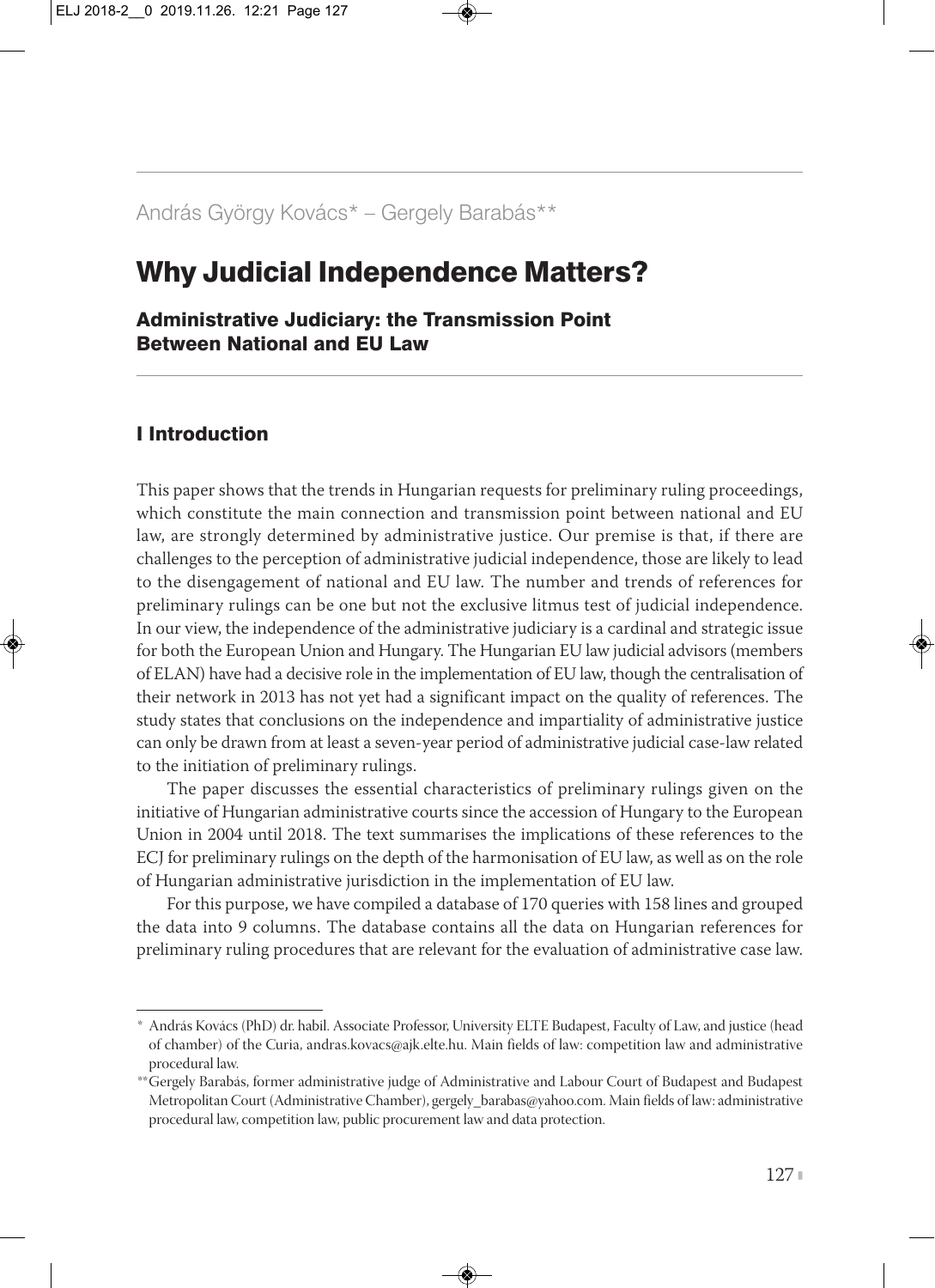We have also collected the additional comparative data needed to evaluate the data from this database. The data were obtained from EUR-Lex (https://eur-lex.europa.eu) and were individually assessed.

It is worth remarking, regarding the methodology, that the database contains all Hungarian references, irrespective of whether a judgment or order was rendered at the end of the procedure or it is pending. Still, the aggregated data of EU Member States and the data of the countries in the CEE region are not exactly the same due to inconsistent inputs or input errors in the EUR-Lex database.<sup>1</sup> There is a certain degree of inaccuracy in the data for the European Union as a whole and for other countries (although we attempted to refine the data using several types of control searches), so the Hungarian data used for comparison were not exactly the same as the data collected in our detailed database. However, the difference between the data with the same parameter is in reality 1-2 judgments or orders per country of the total processed 15-year data. We therefore did not focus on the specific numbers, which may be inaccurate by some minor margin of error, but rather on tendencies, shifts and trends. Hence, accurate data are indicated only where the exactness of the data is beyond any doubt and its reliability – based on control queries – is unquestionable.

It must be noted that we have written this paper as EU law judicial advisors<sup>2</sup> and administrative law judges, with more than 20 and nearly 10 years of judicial experience at various levels of administrative justice. We – as referring courts – have submitted more than  $10\%$  (10) of the overall Hungarian administrative court requests (98) for preliminary rulings in the last 15 years. As such, the paper contains some background information and assessments of the effects of the cases on the judiciary and national case law – whether we were directly involved or not – which are not publicly available or only partially accessible. Various data cannot be quantified precisely in the absence of suitable domestic databases. Accordingly, several pieces of informa tion are not verifiable by scientific methodology or only partially verifiable, but we believe that our expertise can be an interesting and useful supplement to the scientific discourse on preliminary ruling proceedings. Hence, we did not refrain from sharing and using such less scientifically verifiable information; however, we make the anecdotal non-scientific nature of this kind of information recognizable in this paper. In some respects, we have also been forced to override the traditional dogmatic interpretations in favour of a narrative methodology.<sup>3</sup>

<sup>&</sup>lt;sup>1</sup> For example, the search in the text 'Hungary', '(Hungary)', and '[Hungary]' can all cause discrepancies, not to mention that the name of the country changed from the 'Republic of Hungary' to 'Hungary' during the period examined.

<sup>&</sup>lt;sup>2</sup> The most important task of the ELAN (European Law Advisors' Network) judicial advisors is to advise Hungarian judges on their references regarding the interpretation and application of European Union law and the European Convention on Human Rights. In addition, they share their EU law expertise through a number of other means as well: they give lectures at training sessions for judges, publish working papers and prepare templates. Judicial advisors elaborate, according to certain criteria, explanatory notes – to be published on the blog site of ELAN's webpage – on the judgements of the Luxembourg-based European Court of Justice (ECJ) and the Strasbourgbased European Court of Human Rights (ECHR), as well as on those judgements of the Curia of Hungary that have EU law relevance. They perform their functions within their respective fields of law.

<sup>3</sup> Kazai Viktor Zoltán, 'A joggyakorlat értelmezésének nehézségei illiberalizmus idején – érvek a narratív módszer mellett' (2018) 2–3 Fundamentum 51–58.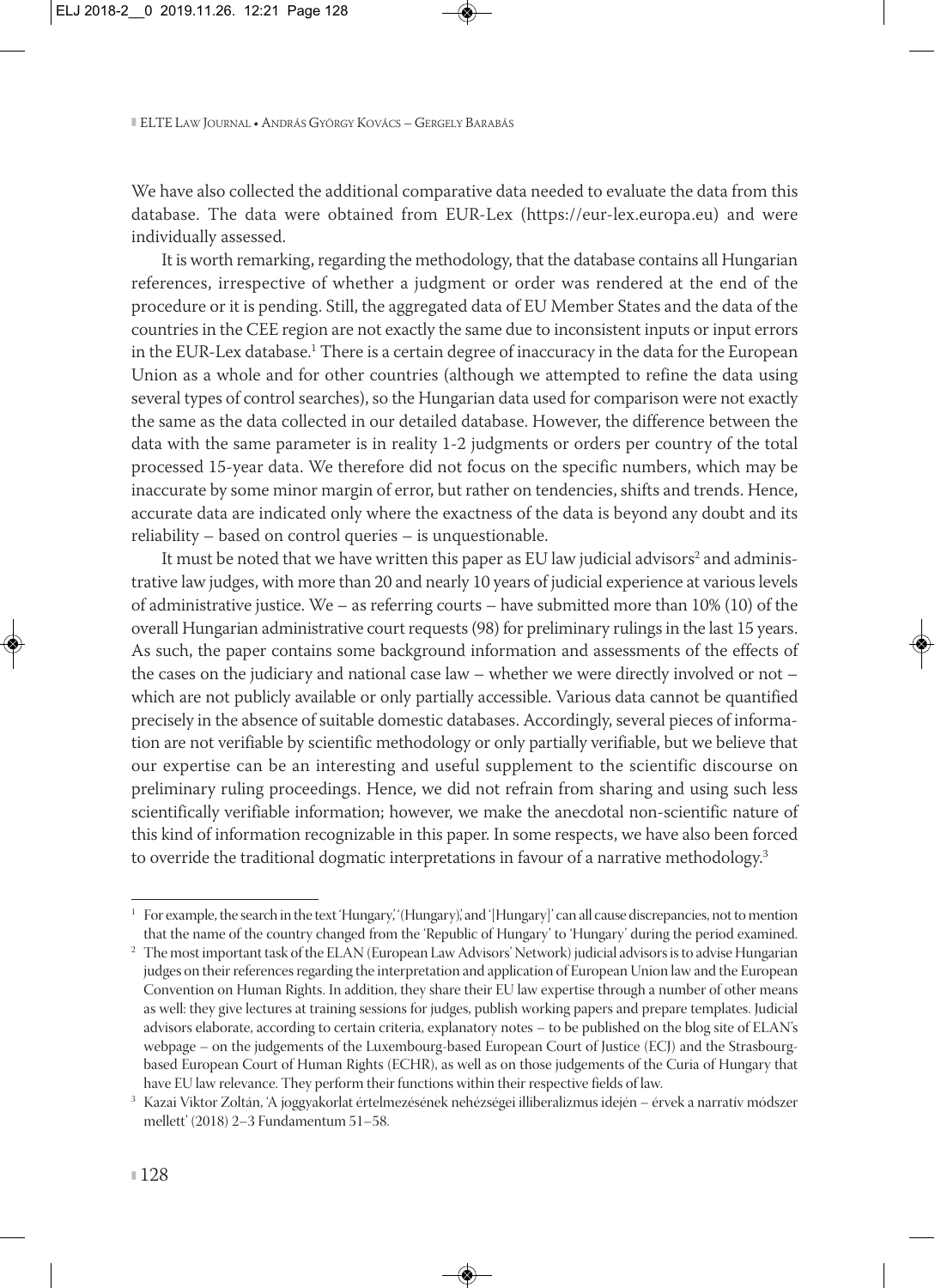#### II The Place of Administrative Case Law in Preliminary Rulings

#### 1 Preliminary Rulings in General

The history of requests for preliminary rulings in Hungary can be divided into two 7-year periods based on the number of judgments of the ECJ: 2005-2011 (hereinafter referred to as 'period I') and 2012-2018 (hereinafter referred to as 'period II'). Between 2005 and 2011, annually less than 3 (totally 20) judgments of the ECJ were given on the initiative of Hungarian courts on average, while between 2012 and 2018 it was annually more than 10 (altogether 74). It means that the number of the judgments in the second phase more than tripled (3.65). In the case of period II judgments, requests for preliminary rulings were made from 2010. An upward trend in the number of references could be traced from 2011. The requests have steadily and continuously increased in the past few years; the number of ongoing procedures and requests submitted in 2018 are especially high.<sup>4</sup> In general, the total number of judgments of the ECJ has increased by 50% between the two periods. Accordingly, the judgments delivered on the initiative of Hungarian courts increased fourfold, from 0.5% to almost 3.5% of all ECJ judgments. This ratio is significantly higher than many relevant indicators connected to the number of cases would suggest (population / 1.9% / GDP / 0.8%).<sup>5</sup>

It would be an oversimplification to explain the above-mentioned trends either with the establishment of the constitutional system in 2010, which is politically based on a dominantparty public law system<sup>6</sup> ('dominant party with a competitive fringe'), or with the political confrontation with EU institutions. Even though the cases of period II stem from 2010 and after, the factual basis of these cases dates back to the pre-2010 period. Also, the number of judgments of the ECJ was already on the rise by then. A number of factors can explain this rise. Among others, the expansion of the volume and scope of applicable EU law, wider and deeper integration, the growing tension between the EU institutions and the interests of the Member States (not only Hungary), as well as the internal tensions within the EU institutional system, all contributed to the rise. Consequently, we checked these numbers in the other members of the V4 states joining the EU with Hungary in 2004, along with the data for Romania and Bulgaria that joined later.

In the first period, the average number of judgments per year in Poland was slightly above 3, while in the second, it was moderately below 10, which is slightly more than a threefold (3.13.) increase. The Czech data shows a multiple of 3.3, the Romanian a 4.06 rise (where the first judgment of the ECJ appears in 2008), while the Bulgarian data almost triples (2.9). In this

<sup>4</sup> 30 of 158 references are still pending (22 were made in 2018).

<sup>5</sup> Eurostat 2018.

<sup>6</sup> Kornai János, 'Még egyszer a rendszerparadigmáról, Tisztázás és kiegészítések a posztszocialista régió tapasztalatai fényében' (2016) October Közgazdasági Szemle 1074–1119; Fareed Zakaria, 'The Rise of Illiberal Democracy' (1997) 76 (6) Foreign Affairs 22–43, 27; See also Unger Anna, 'A választás, mint rendszerkarakterisztikus intézmény' (2018) 23 Fundamentum 5–16.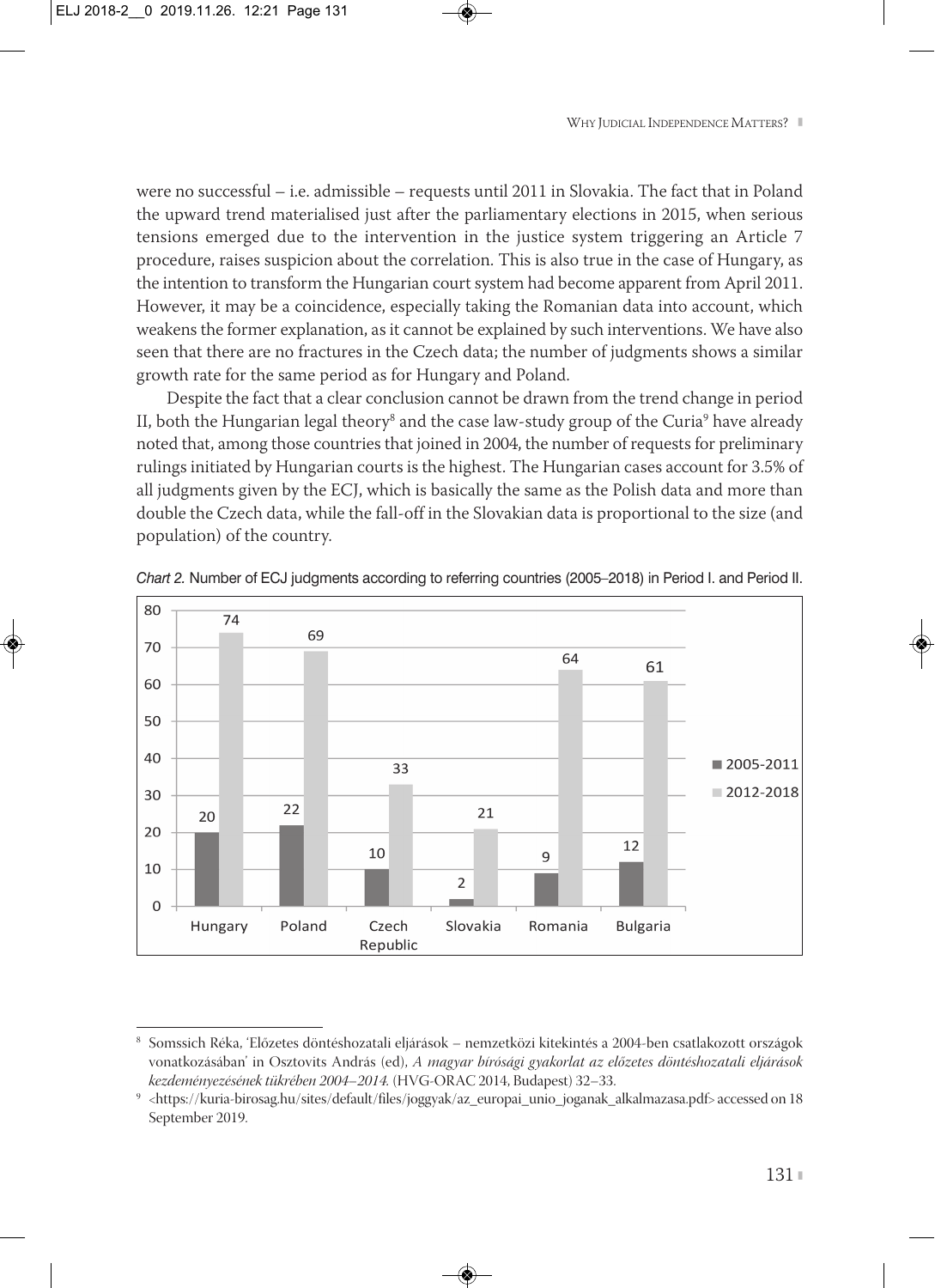These data can be explained by structural (population, willingness to litigate, level of compliance with EU law) and non-structural, country-specific factors.<sup>10</sup> Although structural factors have some explanatory power, the significant deviations from the trend suggest that non-structural factors also play a significant role.11 The larger the population, the higher the number of requests for preliminary rulings. Hungary is on the trendline,<sup>12</sup> so the data from other Eastern European countries seem to be low. However, any misconception that Hungary stands out in the region due to a high willingness to litigate should be dispelled. Analysing the number of administrative cases per 100 inhabitants in 2016, which we have compared with 2012 data (in the case of the Czech Republic, those of 2014) the rate is 0.2 in Hungary, 0.2 in Poland and 0.16 in Slovakia. The Romanian 0.6 and Bulgarian 0.35 rates are significantly higher, while the Czech willingness to litigate (0.11) is indeed significantly lower. The correlation coefficient is 0.441 between the number of the judgments of the ECJ in period II and the number of administrative cases per 100 inhabitants in 2016.13 This is a weak relationship and cannot establish a causal connection. Ongoing infringement procedures are often used as an indicator for the level of compliance with EU law, but it does not constitute a high figure in Hungary either.<sup>14</sup>

Accordingly, these data do not confirm that the change in the political system in Hungary after 2010 had significant impact on the growing trend for requests for preliminary ruling proceedings and on the relationship between EU and national law. Therefore, it seems necessary to dig deeper, as well as to identify the cases of references influenced by the political change in 2010 by means of a qualitative analysis and finally to show the summary of the structural effects, if there are any.

The number of requests for preliminary ruling procedures can be influenced by nonstructural, country-specific factors, such as language skills, specialised training, judicial preparedness for the enforcement of EU law, national judges' attitude towards parties' initiatives and the time and cost of such proceedings before the ECJ.15 The first three issues are going to be discussed in Chapter 3, while in Chapter 4 we turning to other issues explored by the legal literature on preliminary rulings, such as turf wars inside the judiciary.

## 2 The Weight of Administrative Cases in the Number of Requests for Preliminary Rulings

In Hungary, 2/3 of the requests for preliminary ruling procedures are referred to the ECJ by administrative courts, whether based on the number of requests (65.6%) judgments of the ECJ (64.5% and 66.3%<sup>16</sup>), or even pending cases (63.3%).

<sup>10</sup> Morten Broberg, Niels Fenger, 'Variations in Member States Preliminary References to the Court of Justice – Are Structural Factors (Part of) the Explanation?' [2013] European Law Journal.

<sup>11</sup> Várnay Ernő, 'Előzetes döntéshozatali eljárás – nemzetközi kitekintés' in (n 8) 51–67.

<sup>12</sup> Várnay (n 11) 52.

<sup>&</sup>lt;sup>13</sup> CEPEJ Efficency of judicial system.

<sup>&</sup>lt;sup>14</sup> Report from the Commission SWD(2018)377.

<sup>15</sup> Várnay (n 11) 55–58.

<sup>16</sup> We have taken into account the joined cases separately.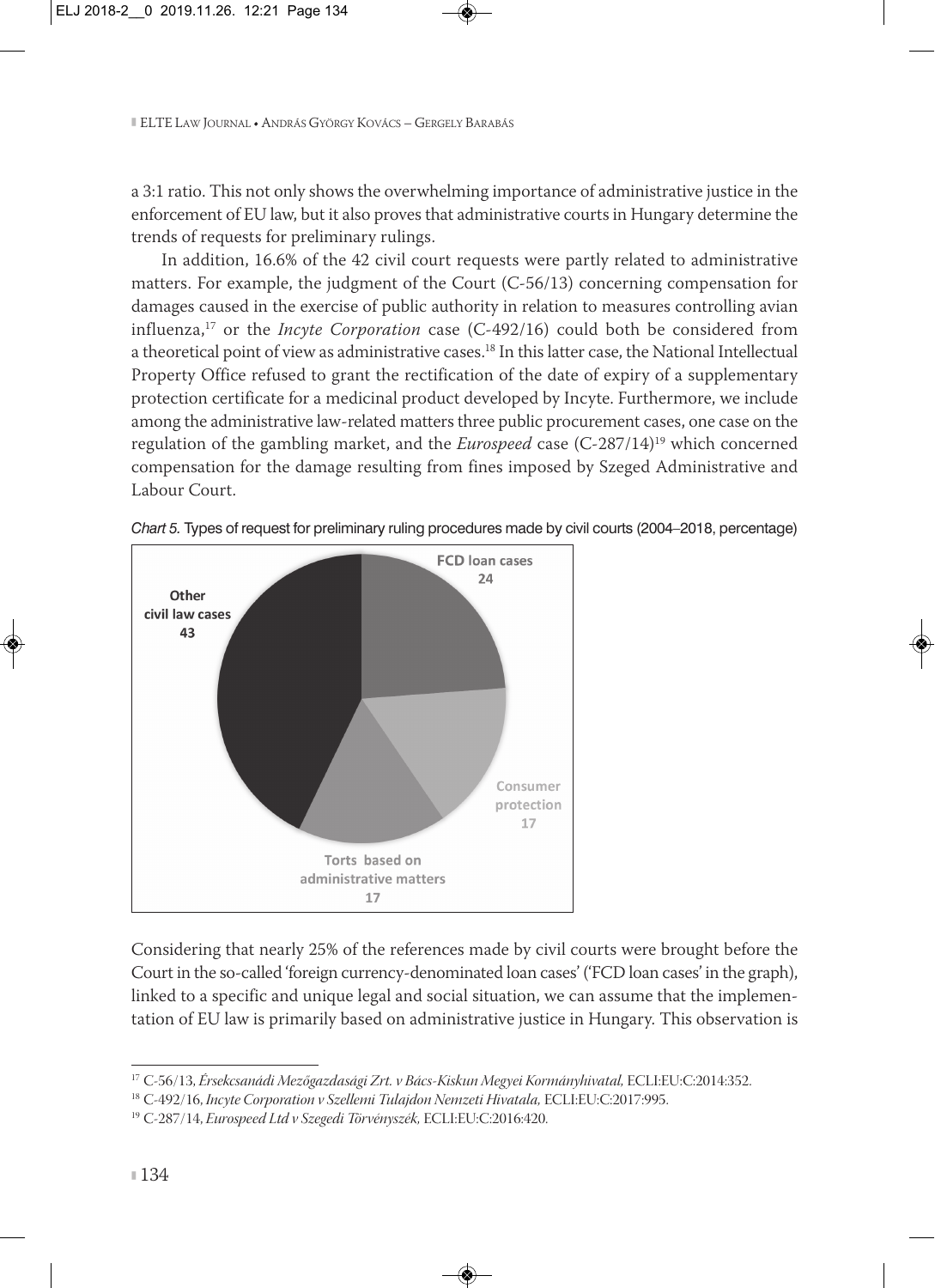confirmed by the fact that the criminal and a third of the civil cases classified as 'other civil law cases' (6 of 18 [42% on the graph]) in the above graph are related to subject matters that can be subject to classic international agreements. These do not require the level of integration already achieved in the EU, even if their enforcement is more effective as EU law. These matters include cases of jurisdiction in civil matters, mutual recognition of judgments and judicial cooperation, which are traditionally international private law matters, regulating the relationships between natural and legal persons of different nationalities. Beyond these international private law issues, civil courts promote EU integration by deciding compensation claims for damages due to EU law infringements,<sup>20</sup> and with the enforcement of the four basic freedoms and consumer protection regulations. An emerging area is the private enforcement of competition law, including litigation on prohibited state aid. In this regard, the first two requests have already been submitted before the ECJ (C-451/18 and  $C$ -672/13)<sup>21</sup>. This means that, in the end, civil courts are expected to implement important EU policy, even if the number of cases is not expected to reach that of foreign currencydenominated loan cases. These have been 60% of the requests for preliminary rulings filed by Hungarian civil courts  $(10 + 7 + 7 = 24$  cases between 2004 and 2018).

In contrast, administrative law cases requiring preliminary rulings directly concern the policies of the EU as, in the implementation of EU law, Member States' public administrations are essentially orientated by the case law of national administrative courts. While civil court judges meet EU law in a small, but rapidly rising percentage of the cases, dealing with EU law has become commonplace for administrative law judges. In addition, the types of cases invoking EU law are usually the more difficult and complex ones (public procurement, competition law, environmental protection, tax law) and cover – at least in Budapest – cca. 70% of the overall number of cases.22 Hungarian judges apply national law in the light of EU law every day; where necessary, they also routinely set aside national law in favour of EU law without a reference for preliminary ruling. Furthermore, cases referred for preliminary ruling generally affect several other cases, as the same legal question often appears at the same time in different cases. While the ECJ has never joined civil court cases, six joined administrative cases (including withdrawn references involving two pairs of joined cases 2-2 cases) were judged by the ECJ. The number of withdrawn requests may therefore indicate that the same legal question is at issue in ongoing cases before the national courts. For example, two of the four

<sup>20</sup> Varga Zsófia, *Az EU jog alkalmazása – Kézikönyv gyakorló jogászoknak* (Wolters Kluwer 2017, Budapest) 173–176. <sup>21</sup> Győri Ítélőtábla (Hungary) lodged on 10 July 2018 — *Tibor-Trans Fuvarozó és Kereskedelmi Kft. v DAF TRUCKS N.V.* and JUDGMENT OF THE COURT (Sixth Chamber) 19 March 2015 C-672/13, *OTP Bank Nyrt. vs Magyar Állam, Magyar Államkincstár,* ECLI:EU:C:2015:185.

 $22$  Data of Budapest Metropolitan Court and Administrative and Labour Court of Budapest (2017), Annual Statistical Yearbook of Hungarian Judiciary, 2017 published by NOJ, <https://birosag.hu/statisztikai-evkonyvek> accessed on 05 June 2019 The proportion of initiated administrative cases in Budapest is 1 to 3 (cca 30%) compared to countryside courts, although almost 50% of requests of preliminary references stemmed from Budapest (31 from 68). It shows, too, that cca 40% of administrative cases have an obvious connection with EU law. We estimated – in respect of the proportation of requests for preliminary references, and considering the above mentioned data – that 50% of cases are linked to EU law.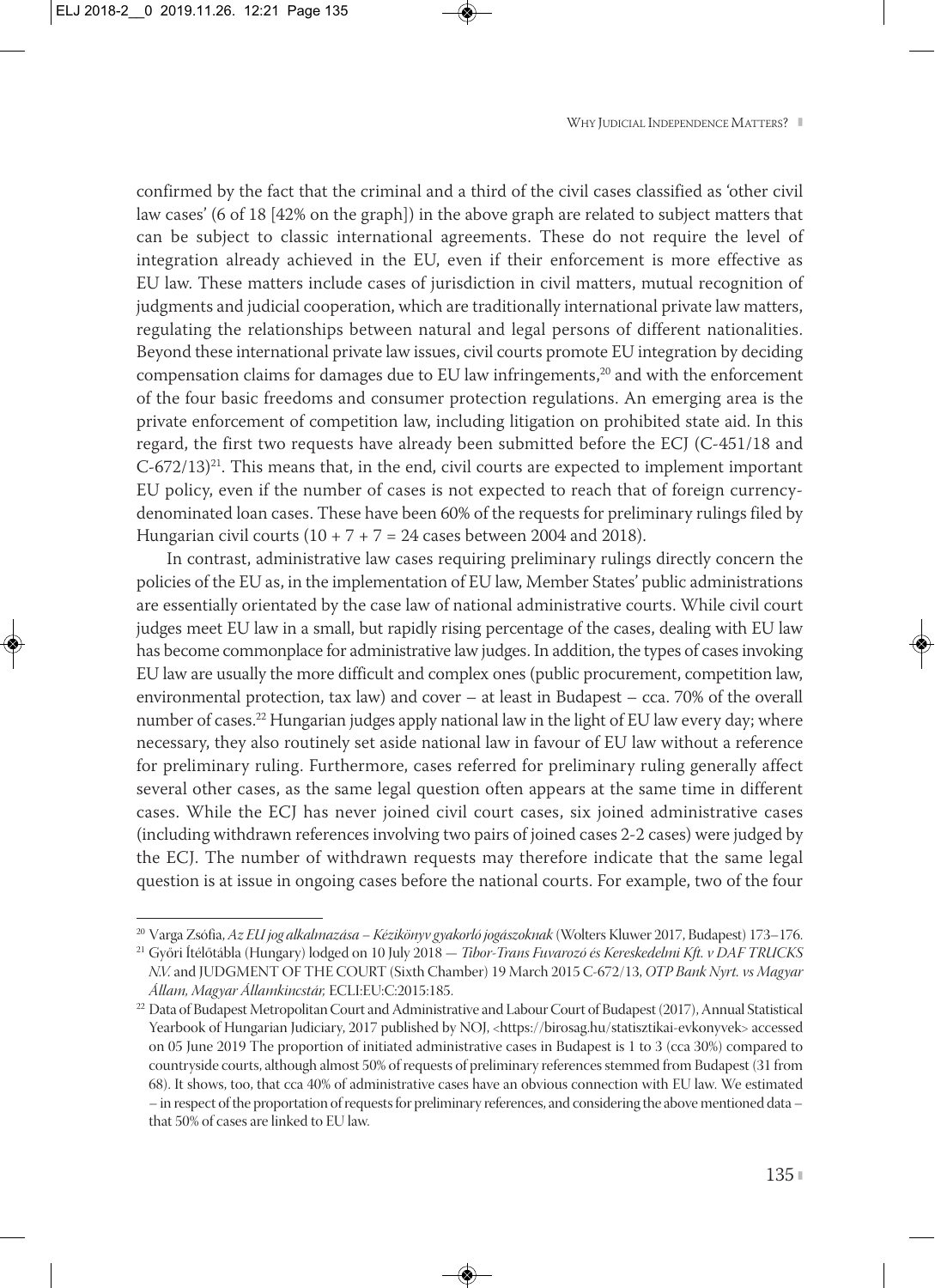withdrawn administrative cases concerned the nature of HIPA, the local business tax (joined cases C-283/06, C-312/06).23

In our view, the independence of the administrative judiciary is a cardinal and strategic issue for the European Union and Hungary. This statement can be supported by the thorough analysis of preliminary ruling procedures in this article. The interaction between EU and national law would cease to exist without the independence of administrative courts, which is likely to lead to the creation of a colonial-type, isolated coexistence of the two legal systems.<sup>24</sup> Our conviction is that it is neither in the interest of Member States nor in the interest of the EU.

# III Quality of References in Administrative Cases

It is worth exploring briefly how effective the relationship between national and EU law is. Perhaps the best indicator for this is a comparison of cases ending with judgment and order. One in five (18.9%) requests concerning administrative matters, and one in three civil cases (31.8%) have ended with an order. Although 33% of criminal cases were closed by an order, it only means that 2 out of 6 requests were unsuccessful, while all the 12 references regarding labour cases resulted in an order.

*Chart 6.* All ECJ orders according to judicial branches (2004—2018, Hungary)

<sup>23</sup> C-283/06, *KÖGÁZ Rt. és társai v Zala Megyei Közigazgatási Hivatal Vezetője* and C-312/06, *OTP Garancia Biztosító Rt. v Vas Megyei Közigazgatási Hivatal,* ECLI:EU:C:2007:598.

<sup>24</sup> Shalini Randeria 'Példabeszéd a Neemfáról, a jog transznacionalizációja ás a civil társadalmi szereplők szerep' [2003] Eszmélet 60, <http://www.eszmelet.hu/shalini\_randeria-peldabeszed-a-neemfarol-a-jog-transznacio/ > accessed on 18 April 2019.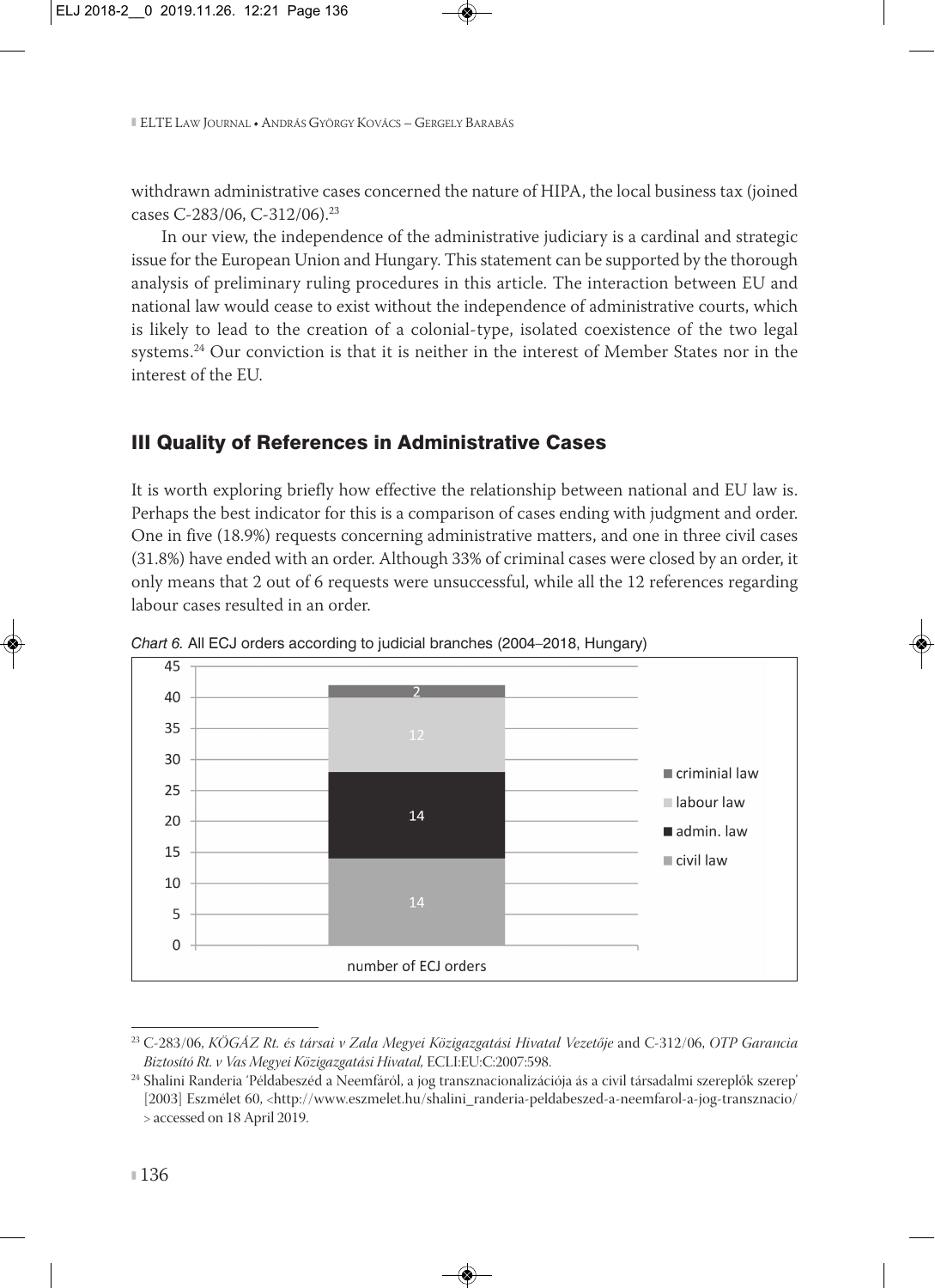The content of orders varies greatly; therefore it is difficult to draw a clear conclusion from these numbers. Some of them contain substantive answers, where the referring court had not recognised that there already was clear case-law in that matter. In these cases, as in those of withdrawal of a reference, ECJ case-law often develops after the request. As such, we cannot reach an unambiguous conclusion about quality problems. A more accurate conclusion can be drawn from orders based on manifest inadmissibility or lack of jurisdiction. All orders delivered on requests for preliminary ruling submitted by the Hungarian labour courts in 2012–2013 concerned the dismissal of civil servants without justification. The abundance of the references was a judicial reaction to the new legislation adopted by the new government in 2010. The Hungarian Constitutional Court annulled the provisions in question *'pro futuro'*, which did not remedy the situation of the government employees concerned.25 The referring courts (Curia, Budapest Metropolitan Court, Administrative and Labour Court of Budapest and Debrecen), which had just been placed under institutional reform at that time, expected the restoration of rule of law and the implementation of the Charter of Fundamental Rights of the European Union. The ECJ dismissed these requests on the ground of lack of juris diction, owing to the inapplicability of the Charter, since the legal context of the dismissal of the civil servants did not concern the implementation of EU law. A possible explanation for this outcome is that Hungarian labour court judges were not sufficiently prepared to cope with EU law matters, but the truth is that the scope of the Charter was rather equivocal at that time. The *Akerberg Fransson* judgment was only delivered on 26 February 2013 (C-617/10) and until then it was ambiguous whether the fundamental rule of law guarantees would be enforceable by EU law.26

This argument is confirmed by case  $C-45/14$ .<sup>27</sup> The ECJ dismissed a reference for a preliminary ruling submitted by a Hungarian criminal court based on manifest lack of jurisdiction of the Court because of the inapplicability of the Charter. The other – and the first Hungarian – reference for a preliminary ruling made in criminal proceedings, was in the Vajnai case (C-328/04).<sup>28</sup> The request concerned the interpretation of the principle of nondiscrimination as a fundamental principle of EU law in the course of criminal proceedings brought against Mr. Vajnai for the violation of the Hungarian Criminal Code, which sanctioned the use of 'totalitarian symbols' (the five-point red star) in public. The ECJ stated that it had no jurisdiction over national provisions outside the scope of EU law and in cases when the subject matter of the dispute is not connected in any way to any of the situations contemplated by the treaties. It was clear for the Court that Mr Vajnai's situation was not connected in any way to any of the situations contemplated by the provisions of the treaties and the Hungarian provisions applied in the main proceedings were outside the scope of EU law. The legal assessment of the use of the five-point red star in public was not at all uniform in the Hungarian and European practice and theory. In the end, the ECtHR and not the CJEU solved

<sup>25</sup> 8/2011. (II. 18.) AB határozat.

<sup>26</sup> Blutman László, *Az Európai Unió Joga a gyakorlatban* (HVG-ORAC 2013, Budapest) 531.

<sup>27</sup> C-45/19, *Compañía de Tranvías de la Coruña,* ECLI:EU:C:2014:2021.

<sup>28</sup> C-328/04, *Vajnai Attila,* ECLI:EU:C:2005:596.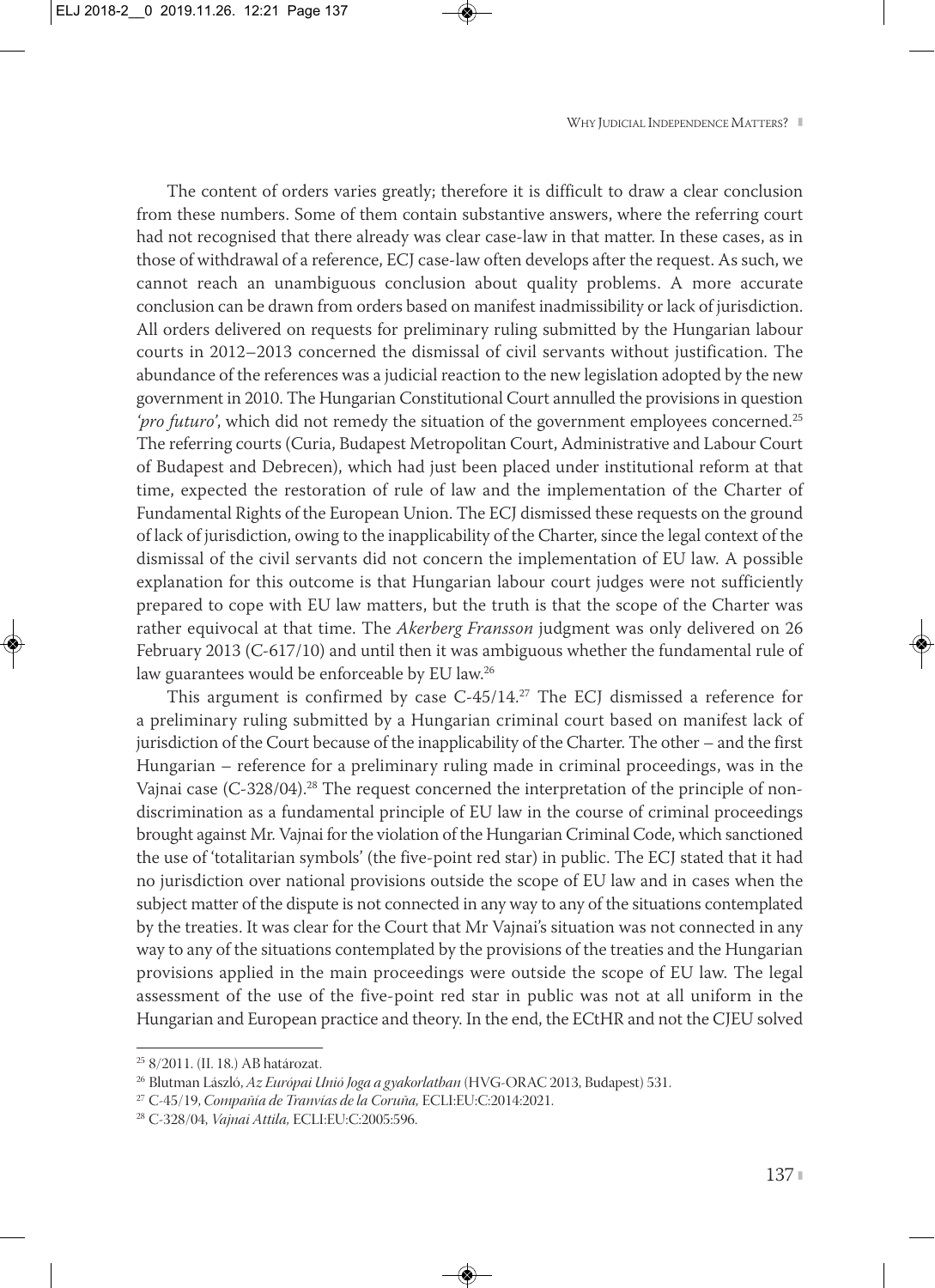the problem  $-$  again.<sup>29</sup> In our opinion, it is not possible to draw a general conclusion from these cases, because the relatively high proportion number of orders the Court delivered on the initiative of Hungarian criminal courts was due to the small number of references and not to inadequate preparation. The occurrence of some false erroneous references is in fact the sign of the proper functioning of the judiciary. Occasional mistakes must not prevent national courts from exercising their powers guaranteed by the treaties.

However, the slightly lower level of preparedness of civil judges compared to that of administrative law judges can be demonstrated by the 1:5 to 1:3 ratio of the 74 administrative and 44 civil court orders received on reference. This observation is supported by the fact that only 2.7% of the administrative law requests were dismissed based on manifest inadmissibility or lack of jurisdiction of the Court, while in civil matters 11.3% of the references fall into this category. The proportion of reasoned orders<sup>30</sup> is the same regarding administrative  $(8%)$  and civil  $(9%)$ cases. The latter data may indicate that the interpretation of the referring court and the ECJ on the existence of relevant practice differs once in every 10 cases. This incidence seems acceptable. The remaining orders concerned either cases with a factual basis from Hungary's pre-accession period or withdrawn references, from which it is impossible to draw exact conclusions. The quality of the references is not measurable based on withdrawn cases, which is well-illustrated by cases C-447/06 and C-195/07 related to local business tax.<sup>31</sup> The Court delivered its judgment in the joined cases C-283/06 and C-312/06.32 The fact of the withdrawal in these cases shows only that the same legal issue arose in several cases in the national practice of the taxation authorities, which can result in simultaneous requests. For the sake of comparison, we looked at the number of orders in the EUR-Lex database with the search criteria of 'country of origin' and discovered that the number of orders in Romania is peaking, while the number of orders in Polish cases is slightly lower. All in all, we might also conclude, based on the available data, that the slightly weaker Hungarian performance can be attributed to the weaker performance of civil courts. The real question is, however, whether this is just a weaker performance during an initial period and the courts will improve or the capabilities capacity of the courts will stay as they are.

In Hungary, due to the specific linguistic conditions, the level of foreign language proficiency is lower than in other Member States. The Hungarian judicial system has been trying to eliminate this disadvantage by establishing the institution of the ELAN. In 1999, 46 judges were appointed as national trainers and by 2002 this trainer network consisted of 58 judges. In 2009, the participating judges were awarded the title of European law judicial

<sup>29</sup> Legfelsőbb Bíróság (Supreme Court of Hungary) Kfv. II. 38.073/2010/4, EJEB *Vajnai v Hungary,* judgment of 8 July 2008, no. 33629/06, 3/2013. (II. 14.) AB határozat.

<sup>&</sup>lt;sup>30</sup> Article 99 of the Rules of Procedure of the Court of Justice: Where a question referred to the Court for a preliminary ruling is identical to a question on which the Court has already ruled, where the reply to such a question may be clearly deduced from existing case-law or where the answer to the question referred for a preliminary ruling admits of no reasonable doubt, the Court may at any time, on a proposal from the Judge Rapporteur and after hearing the Advocate General, decide to rule by reasoned order

<sup>31</sup> C-447/06, *Vodafone Magyarország Mobil Távközlési és Innomed Medical Orvostechnikai,* ECLI:EU:C:2007:216; C-195/07, *OTP Bank és Merlin Gerin Zala,* ECLI:EU:C:2007:686.

<sup>32</sup> C-283/06 and C-312/06, *OTP Garancia Biztosító,* ECLI:EU:C:2006:602.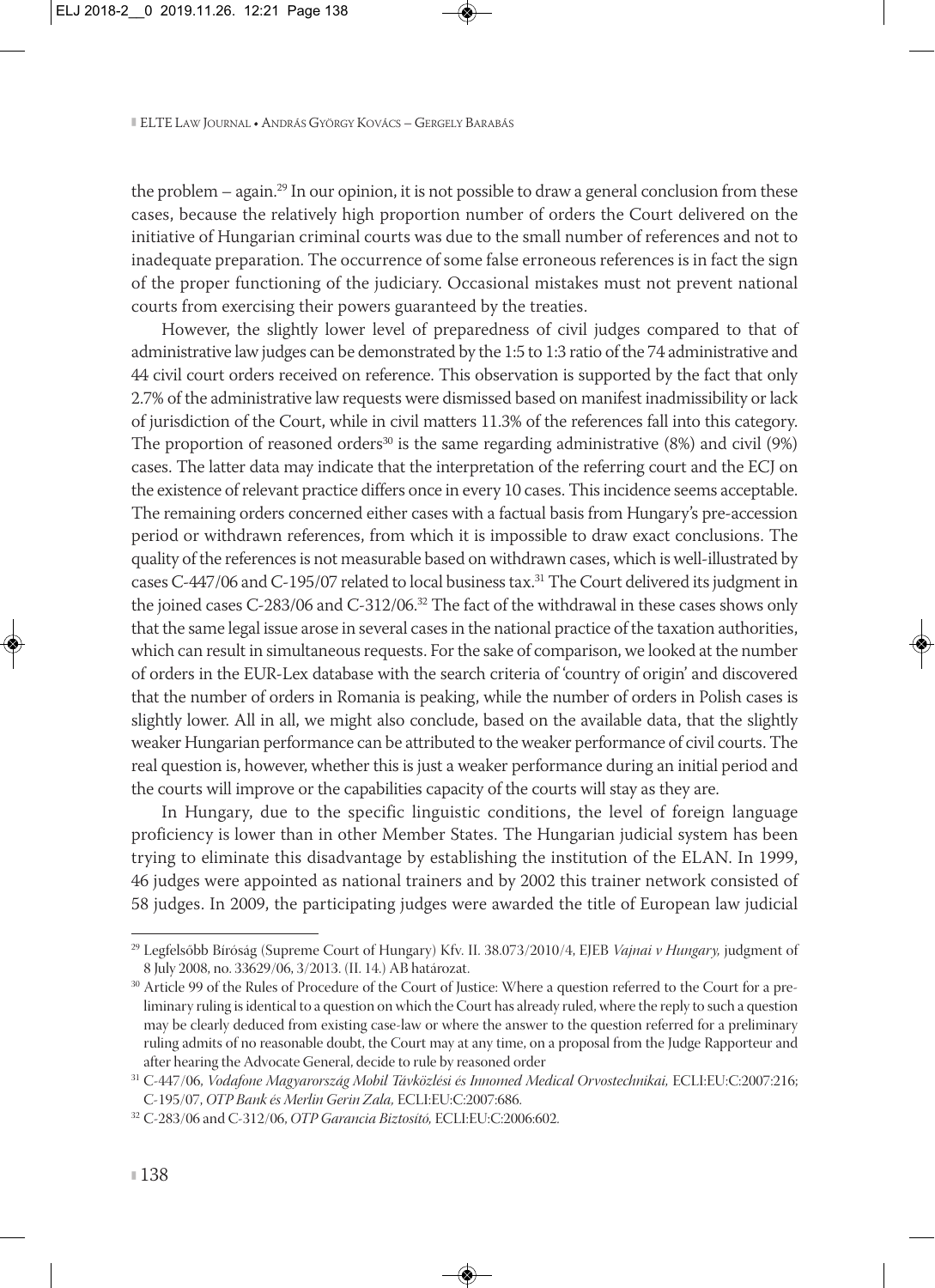advisor; their role is to provide professional advice to judges in EU law matters. The centralisa tion of the network was completed in 2013, after the 12 requests for preliminary rulings submitted by Hungarian labour courts were dismissed for lack of jurisdiction. The network is chaired by the President of National Office for the Judiciary. Its actual operation can be evaluated from 2015 on the following graph.





*Chart 8.* Preliminary ruling procedures ending with order according to judicial branches (2004—2018)



<sup>33</sup> In case of Romania and Bulgaria: 2007–2018.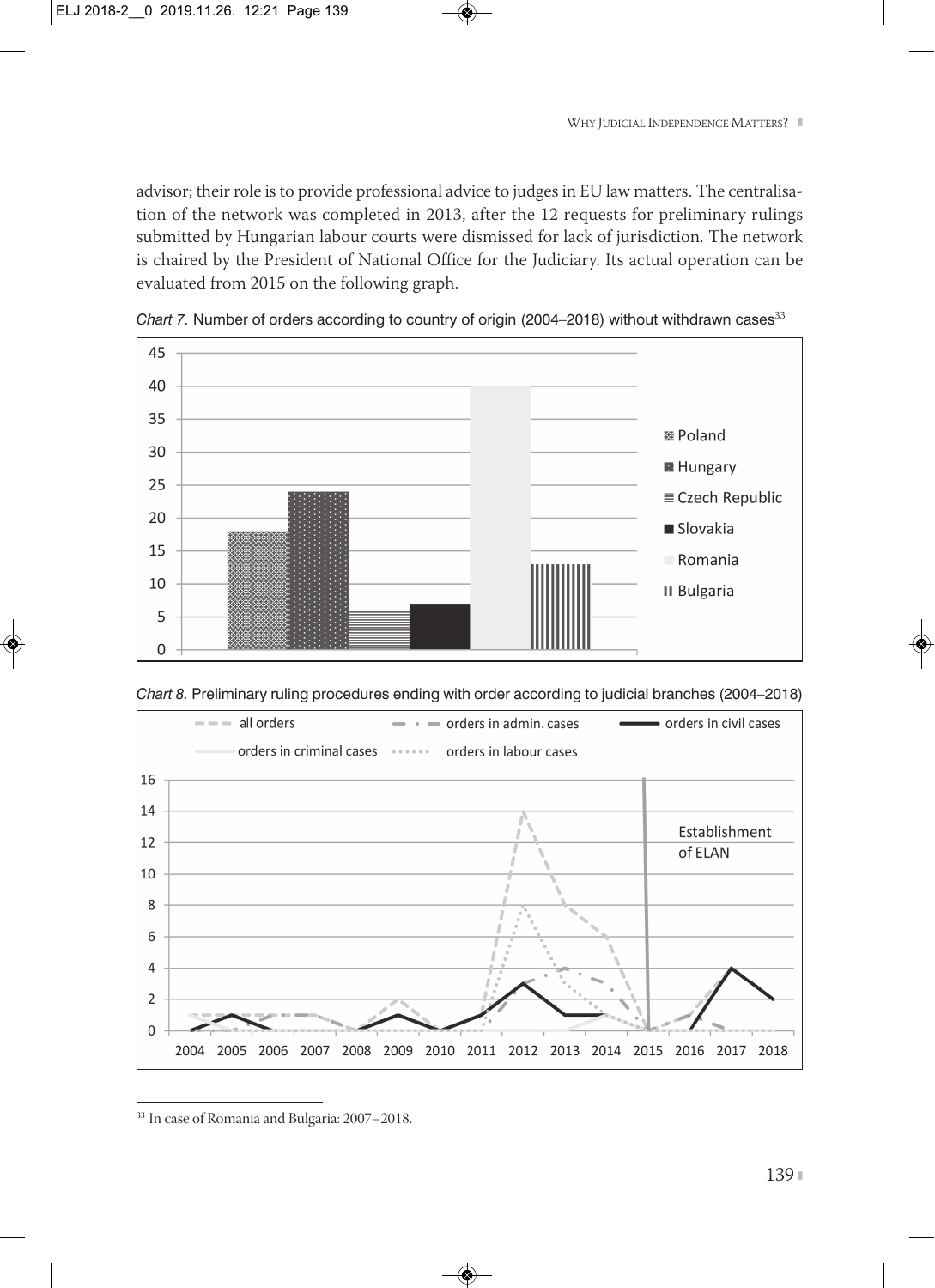While the number of references has not decreased, the number of requests ending with an order has decreased significantly. Due to the low number of criminal cases, no meaningful conclusion can be drawn for criminal courts, but the number of administrative and labour law references ending with an order has reduced to almost zero. In 2014, the Court dismissed two – very poor quality – administrative law requests for preliminary rulings on the ground of manifest inadmissibility, while in 2015 the Court delivered one reasoned order on the initiation of one of the administrative law panels comprising a European law judicial advisor (C-28/16), by qualifying the referred questions as *'acte clair'*. The occasional and rare occurrence of such cases is not a mistake, but rather the normal operation and dialogue between the ECJ and national courts. However, this is not the case for civil courts' requests.

One of the requests for preliminary ruling in 2014 resulting in manifest inadmissibility was known to the ELAN, but the newly appointed judicial advisor was insufficiently prepared and gave inappropriate advice.<sup>34</sup> The other case where the reference was manifestly unfounded on several grounds was completely out of sight of the network.35 Orders delivered by the Court based on manifest inadmissibility or lack of jurisdiction indicate a malfunction in the network. There are two causes: either the judicial advisor can reach the judge opting for referring questions to the Court but does not give proper advice, or the advisor cannot even reach the referring judge. It can be clearly seen from the above chart that in 2017–2018 there were six orders in civil cases, two of which were reasoned orders, while three others were completely and one was partly manifestly inadmissible. In our view, this implies that the network operates efficiently where it has been configured in a matrix system, meaning that all court levels and judicial communities are covered by at least one judicial advisor. This was feasible in the relatively small administrative law judge community  $(100-120)$  judges)<sup>36</sup>, while such access to the numerous (several thousand) civil and criminal law judges was not possible. In addition, since the centralisation, the network has become a self-training group of civil and criminal law counsellor judges, who put more emphasis on judicial advisors' professional training than on providing EU law advice.

<sup>34</sup> C-356/14, *Hunland-Trade Mezőgazdasági Termelő és Kereskedelmi Kft v Földművelésügyi Miniszter,* ECLI:EU:C:2014:2340.

<sup>35</sup> C-204/14, *István Tivadar Szabó v Nemzeti Adó- és Vámhivatal Közép-dunántúli Regionális Adó Főigazgatósága,* ECLI:EU:C:2014:2220.

<sup>&</sup>lt;sup>36</sup> The number of administrative judges has been increasing strongly in the last two years due to the challenge of setting up separate administrative courts for the future. Many new judges have come from administrative bodies, thus by 30 April 2019 162 judges had decided to enter the new administrative court system, which was finally not established.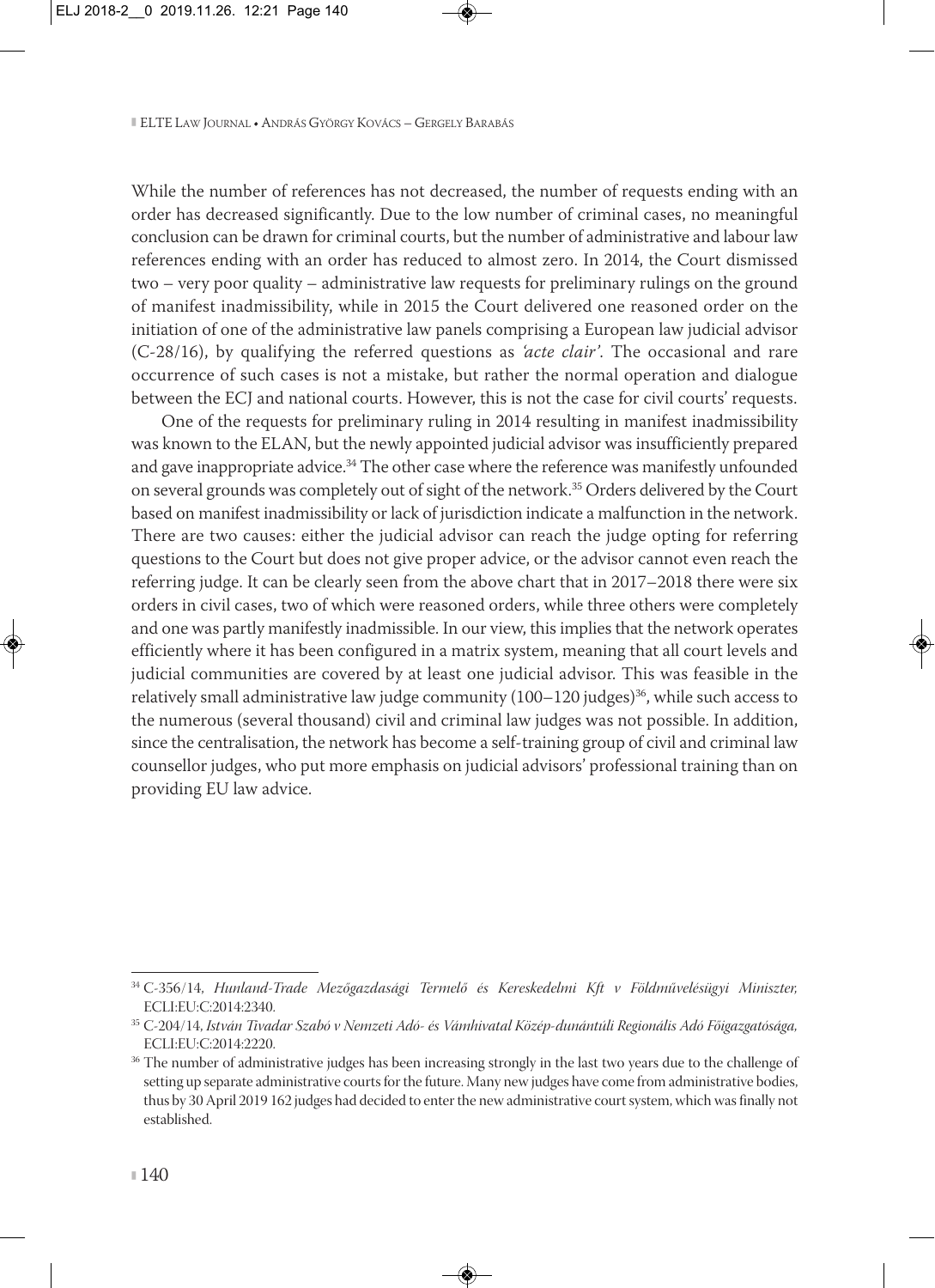## IV Requests for Preliminary Ruling Procedures According to Levels of the Hungarian Judicial System

Between 2004 and 2013, there were three administrative court levels. General courts at county level heard administrative cases in the first instance. The Regional Court of Budapest heard appeals brought against decisions delivered by general courts. The *Supreme Court* was the supreme and final judicial body of Hungary, hearing motions for review in administrative matters, ensuring that courts apply the law uniformly, and adopting law harmonisation decisions binding on all courts. Since 2013, administrative and labour courts have been operating in the first instance. Until the end of 2017, general courts heard appeals delivered by administrative and labour courts in cases specified by law. The Curia (The name of Supreme Court from 2012) and its administrative section is the supreme administrative judicial body in Hungary. The general appeal function of general courts ceased to exist from 2018, and the Budapest Metropolitan Court became the first instance administrative court in priority administrative cases, such as public procurements, competition law and media law. Meanwhile 8 of the 20 administrative and labour courts were transformed into general first instance administrative courts hearing 95% of administrative cases.

For the purposes of Article 267 TFEU, it is important to distinguish between the Curia taking the final decision in most of the cases and the other lower courts. 15 of 22 requests made by the Curia resulting in a judgment before the Court were submitted by the administrative, and 7 by the civil section of the Curia, while 68 of 106 references judged on the initiation of lower courts belonged to the administrative branch, 7 (as seen below in the graph) concerned civil law and 3 in criminal cases. 18% of the references belonged to the Curia in administrative, and 16% in civil matters. It follows that the large number of requests was due to the over whelming activity of lower courts.



*Chart 9.* References according to judicial instances (2004—2018)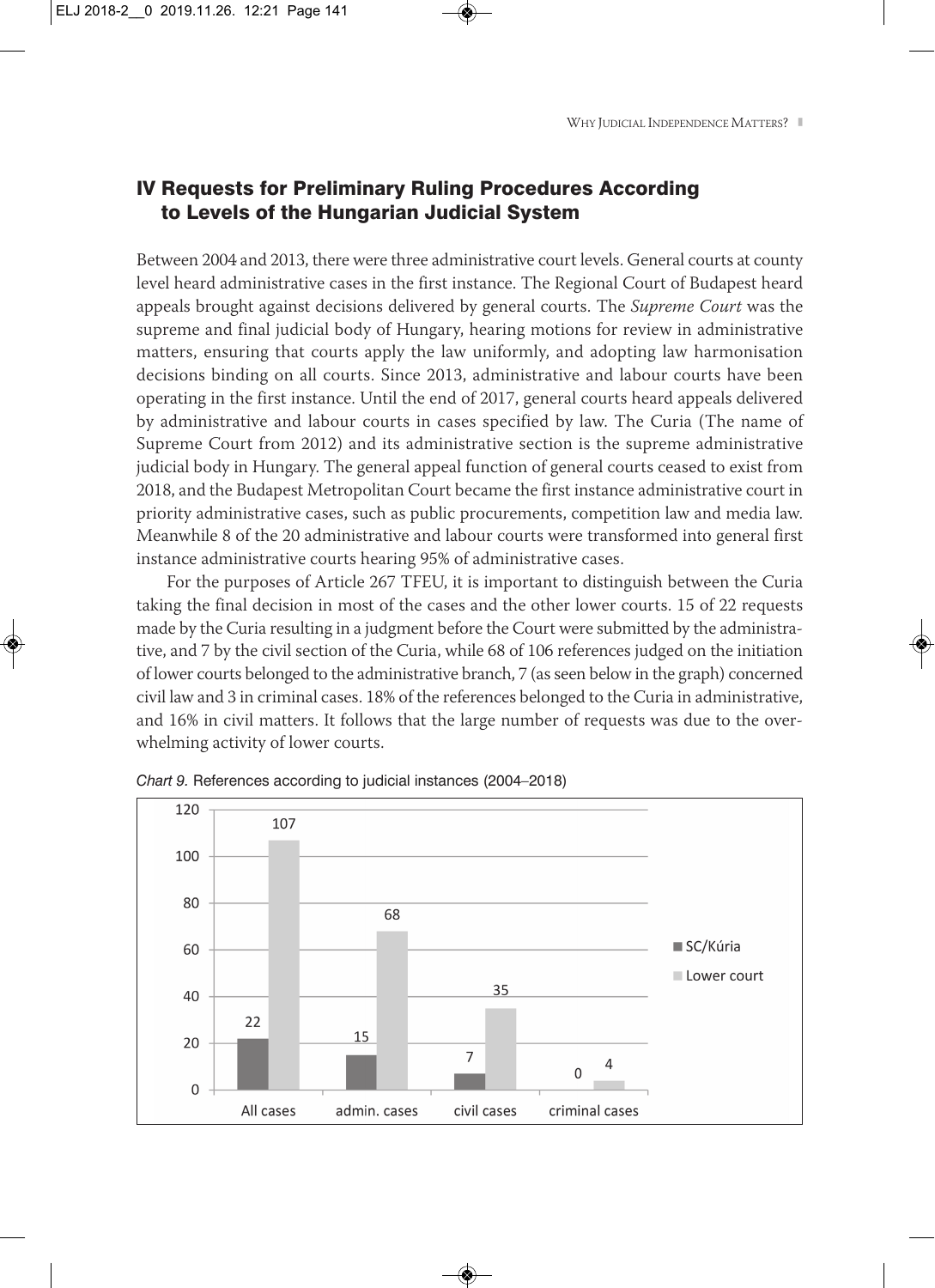In period I, there was only one Supreme Court request, in 2006, which followed the references of the lower courts relating to local business tax (C-283/06 C-312/06 Joined Cases)<sup>37</sup> and was joined to the request made by a lower court in Zala County. All other requests were submitted in period II. The number of administrative law requests started to increase in 2011. This shows that the activity of the lower courts has triggered the sensitivity of the Supreme Court to EU law, even though the difference in time can also be partly explained by the fact that the first cases in which applications concerned European law were brought only later before the supreme judicial body. Half of the references are VAT cases, except for the first local business tax case. In addition, requests concern competition law (2), state aid (2), consumer protection (1), immigration policy (1) and data protection (1). Five of the taxation cases stem from the administrative panel of the Curia (Supreme Court), one of whose members is the European advisor judge of the Curia while five of the references concerning 'classic' administrative law fields were initiated by the administrative panel, a member of which is responsible for the coordination of European law advisor administrative judges (one of this publication's writer). A few more references emerged from other panels, which reflect the continuous development of implementing EU law in the national case law.



*Chart 10.* Percentage of administrative law references (successful and ongoing) for preliminary ruling

It is clear that every 4th reference (every 5th judgment) is related to VAT. A third of the judgments (37.45%) and about half of the references (45.12%) concern tax matters. During the same period, 18.02% of all the judgments of the ECJ concerned tax law, which shows that tax

<sup>37</sup> C-283/06 (n 23) ECLI:EU:C:2007:598.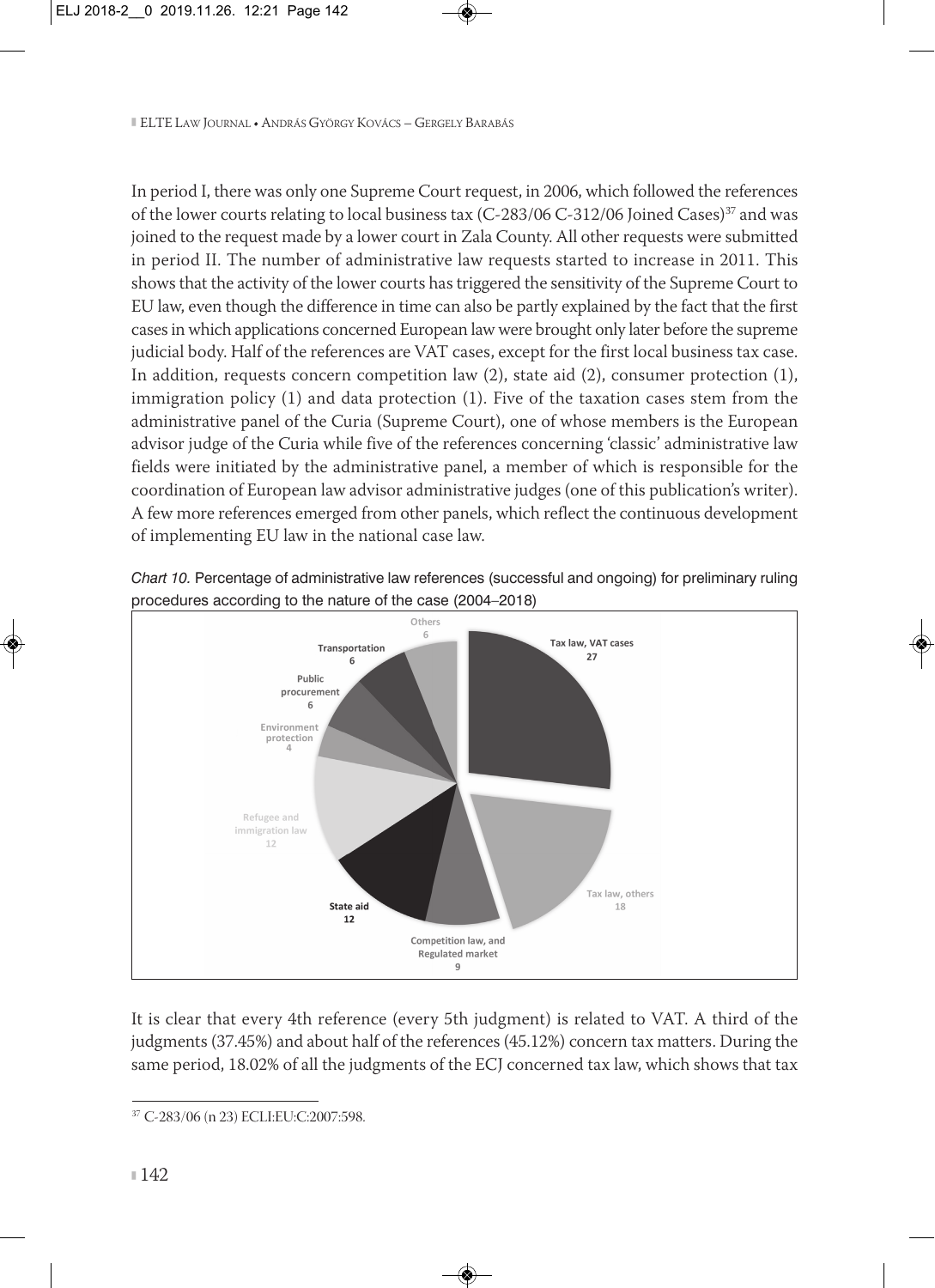law requests outweigh all other fields of law in the Hungarian practice (or the number is too low in other cases). VAT cases are followed by (agricultural) state aid cases (10), which relate to a field of law totally governed by directly applicable regulations, so almost each case requires the interpretation of EU law. Then come a relatively large number of requests concerning asylum and immigration policy, and competition law in a broad sense.

## V Evaluation of References According to Fields of Law

### 1 Taxation and Customs

There are 26 judgments given by the ECJ and 8 preliminary ruling procedures are pending in the field of taxation and customs. Most of the cases are VAT cases. In this field, 22 references were submitted; 5 of them are still pending and the ECJ has given 16 judgments representing 60% of all tax and customs cases. In most of these cases, tax authorities refused to allow the right to deduct input value added tax (VAT) on transactions considered to be suspicious. According to the applicable Taxation Act, the right of deduction may only be exercised by persons who hold documentation attesting to the amount of tax charged. Invoices, simplified invoices and documents that take the place of an invoice, made out in the name of the taxable person, are to be considered to constitute such documentation. In addition, Paragraph 44(5) of the VAT Act provides that the issuer of the invoice or simplified invoice shall be responsible for the veracity of the information given therein. According to the ECJ, the prevention of possible tax evasion, avoidance and abuse is an objective recognised and encouraged by EU law and it cannot be relied on for abusive or fraudulent ends. Therefore, it is a matter for the national authorities and courts to refuse to allow the right to deduct where it is established, based on objective evidence that the right is being relied on for fraudulent or abusive ends. A taxable person can be refused the benefit of the right to deduct if it is established, on the basis of objective factors that the taxable person knew, or ought to have known, that that transaction was connected with fraud previously committed by the supplier or another trader at an earlier stage in the transaction. We have to add that this had already been a well-known problem in Hungarian theory and practice before the accession to EU.38

The phrase 'the issuer of the invoice shall be responsible' in Paragraph 44(5) was considered by Hungarian administrative courts as a special form of civil liability. The tax authority used this interpretation to refuse a taxable person (recipient of the invoice) the right to deduct from the VAT, which he is liable to pay, the VAT due or paid in respect of services supplied to him. The ground for this was only that the issuer of the invoice relating to those services, or one of his suppliers, acted improperly, without that authority establishing that the taxable

<sup>38</sup> C-80/2011 and C-142/11; Élise Daniel, 'Droit à la déduction de TVA' (2017) 12 Europe 35; Gyekiczky Tamás, 'Az Európai Bíróság ítélete magyar adóügyekben – A hozzáadottérték-adó levonásához való jog adóhatósági megtagadásáról' (2013) 2 Jogesetek Magyarázata 42–54.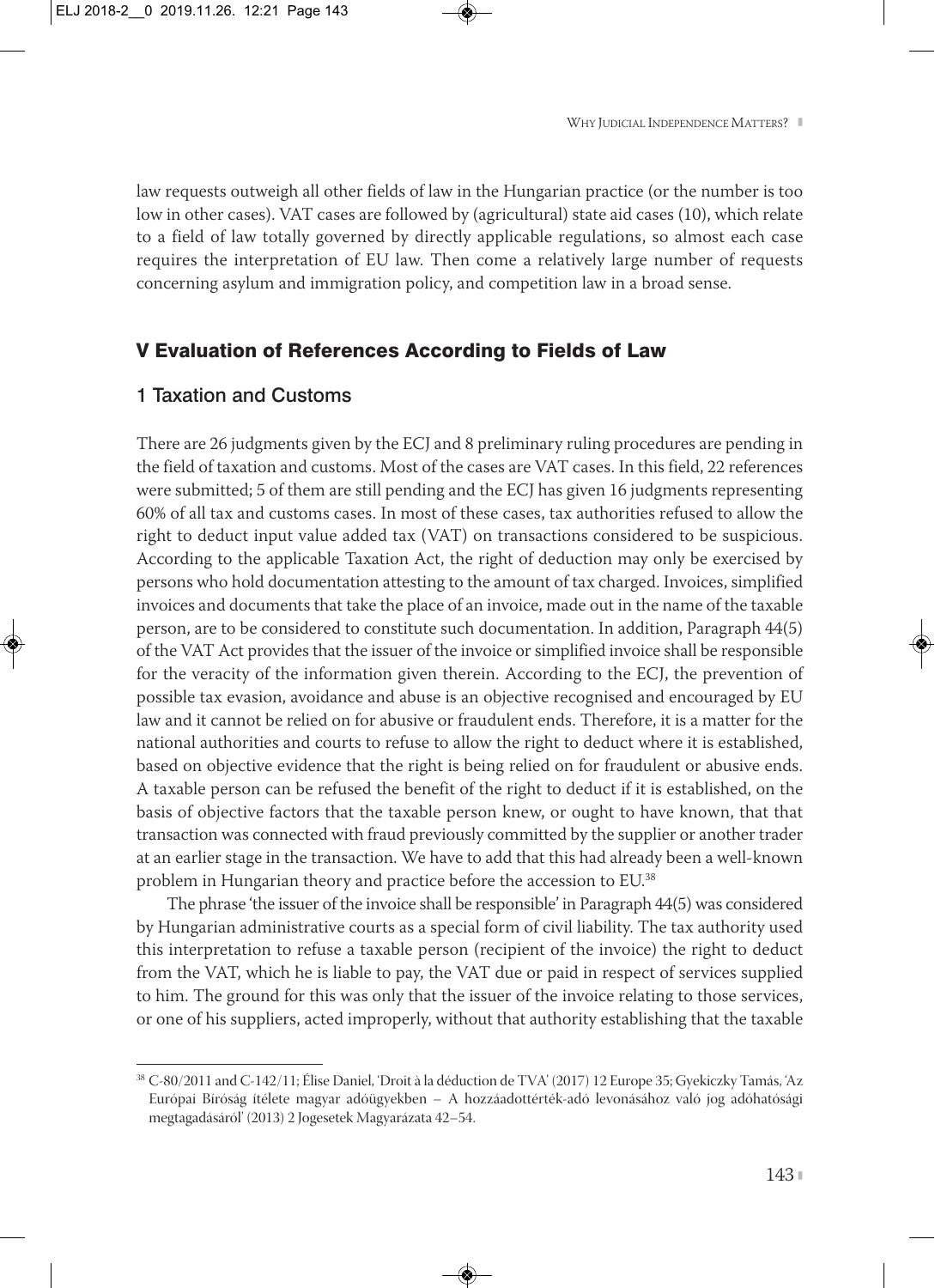person concerned was aware of that improper conduct or colluded in that conduct himself.39 The Taxation Act was complemented later by the rule that the taxation rights of the taxable person indicated as the purchaser in the receipt may not be called into question if that person acted with due diligence as regards the chargeable event, bearing in mind the circumstances under which the goods were supplied or the services performed. This modification did not have a significant impact on the case-law. Although the non-payment of VAT by invoice issuer could no longer justify the refusal of VAT deduction by the taxable person, supply-chain arguments (i.e. deduction may be refused in the case of a supply chain with non-existent or improper transactions) however continued to allow this practice. Despite the legislative and theoretical efforts, only the intervention of the ECJ was able to overcome these barriers.

The large number of references for preliminary ruling procedures connected to this topic show the slow process of how national authorities have changed the way they have thought about tax evasion and the right to VAT deduction. The  $ECJ - by$  means of the preliminary ruling procedure – had a key role in the transformation of national case law and administrative practice.40 New and more effective technological devices have been developed and launched against tax evasion (for example online cash-registers and implementation of the EKÁER, Electronic Trade and Transport Control System). The case law of the ECJ has made an extraordinary contribution towards the creation of a 'client-friendly' and supportive attitude by tax authorities, which were at least partly forced to leave behind the punitive approach to taxpayers.

The other smaller group of requests within taxation cases consists of industry-based discriminatory tax issues resulting directly from the political change in 2010. It includes store retail trade (Hervis 2014, national tax legislation establishing an exceptional tax on the turnover of store retail trade), advertisement tax (Google 2018) and references concerning discriminatory taxation resulting in prohibited state aid (Tesco 2018).

One of the largest ECJ judgments in terms of financial effects<sup>41</sup> ruled that the HIPA (local business tax) differed from VAT so much that it could not be characterized as a turnover tax for the purposes of Article 33(1) of the Sixth Directive. In the *Nádasdi* case, involving a wide range of other consumers, the ECJ declared that a vehicle of the same model, age, mileage and other characteristics, bought second-hand in another Member State and registered in Hungary, attracted the full rate of registration duty for that category of vehicle. The duty was thus a heavier burden on imported used vehicles than on the similar used vehicles already registered in Hungary, which have already borne that duty at an earlier stage. Thus, although the purpose of and reason for the registration were environmental in nature and unrelated to the market value of the vehicle, the consequence of the first paragraph of Article 90 EC was that account must be taken of the depreciation of used vehicles when they were being taxed. The duty was characterised by the fact that it was charged only once when the vehicle was first registered

<sup>39</sup> Kovács András, 'Közigazgatási Jogi Felelősség egyes kérdései az ÁFA perek gyakorlatában' (2003) 58 (11) Jogtudományi Közlöny 471–481.

<sup>40</sup> Juhász Endre, 'Magyarország és az Európai Unió Bírósága' (2014) 61 (April) Közgazdasági Szemle 373–390.

<sup>41</sup> Juhász (n 40) 379.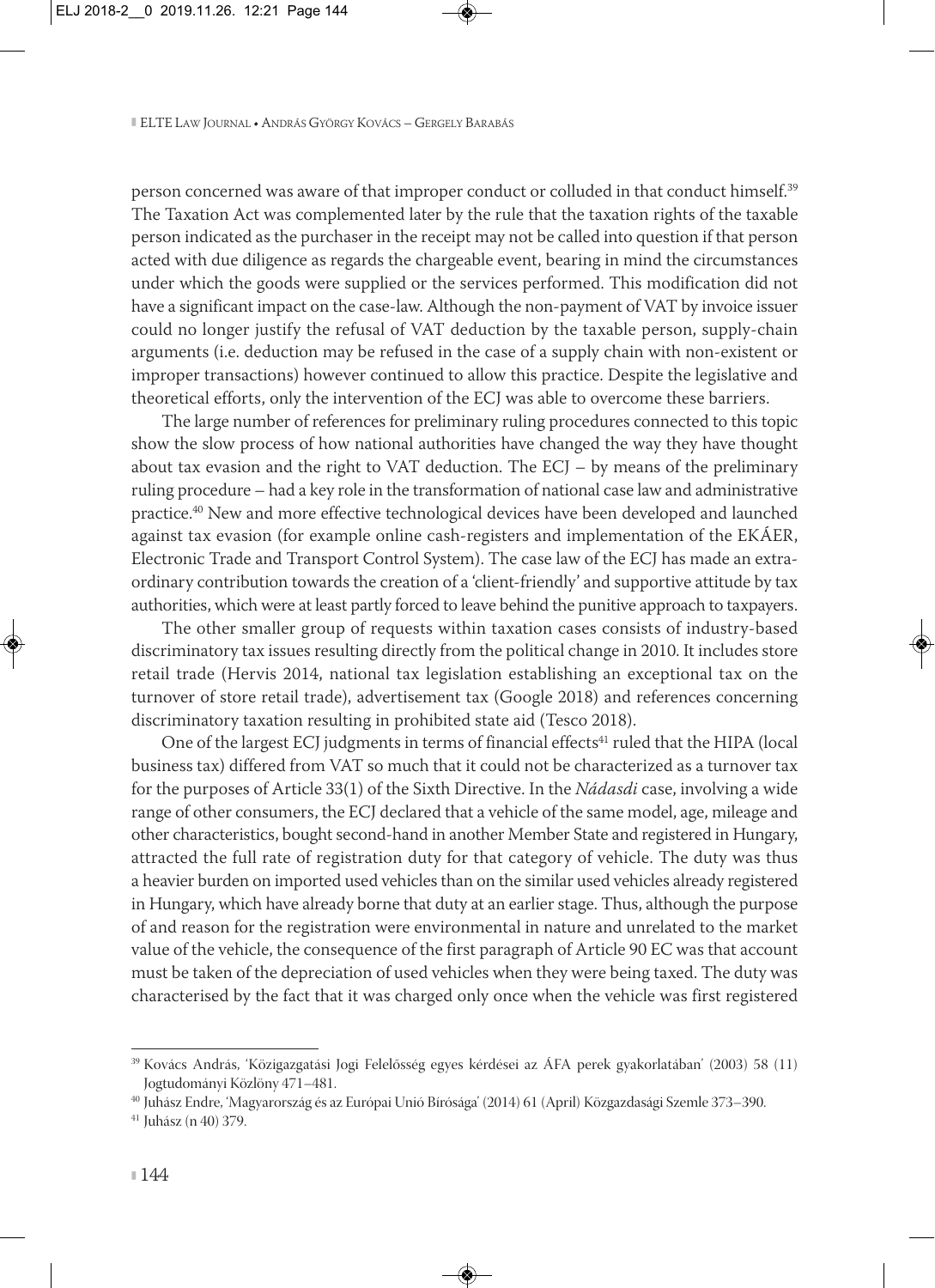for use in the Member State concerned and was thus incorporated in that value. The facts of these disputes were linked to period I. However, the largest taxation case ever in which a Hungarian administrative court submitted a reference for a preliminary ruling was the *Webmindlicenses* case in 2014. Here the taxpayer prevailed and the tax authority – again – had serious difficulties in obtaining evidence lawfully and establishing the facts.

#### 2 Proportionality of Administrative Penalties

Four of the five cases concerning transport touch on the topic of proportionality of administrative penalties, but they overlap with taxation cases as well and so these cases may cover several issues.

The inefficiency in taking evidence on the part of the Hungarian public administration, as seen in taxation cases, is a more general problem. In transport cases, it is demonstrated by the institution of strict liability penalties, meaning a flat-rate fine for all breaches, no matter how serious they are. Recognizing the imperfections of the Hungarian administrative operation, the ECJ accepted the system of strict liability as a whole in the *Urban* case, but the judgment shows inconsistency. Questioning the proportionality of the punishment, it applies the '*little guilty*' principle. The Hungarian administrative law theory already pointed out that it is hard to compare a Danish truck driver's income level to a Hungarian truck driver's. In spite of the prohibition of discrimination on the basis of nationality, different amounts of fines could be considered proportionate according to this judgment.42 The Urban judgment has been applied by Hungarian administrative courts with much difficulty. The inconsistency of this judgment is also obvious here: if the system of administrative penalties based on strict liability can be justified: in other words, a penalty must be imposed without any margin of appreciation and the administrative court shall not be capable of exercising judicial discretion in order to deliberate the proportionality of the fine. It is illustrated by the administrative court judgement delivered on the basis of C-384/17, which declared the imposed penalty disproportionate by setting aside the Government Decree that regulated the amount of fines for breaches of certain provisions concerning the transport of goods and persons. Instead, the court applied the provisions of the Act on Road Transport, which were not fully applicable to the case, hence their application them seems somewhat arbitrary. At same time, it is quite understandable that the court tried to create a legal framework to meet the requirements of EU law and find a national legal basis for imposing proportionate penalties.

According to the position of the ECJ (C-255/14), Article 9 (1) of Regulation (EC) No 1889/2005 on controls of cash entering or leaving the Community $43$  must be interpreted as

<sup>42</sup> András Kovács, Márton Varju, 'Hungary: The Europeanization of Judicial Review' (2014) 20 (2) European Public Law 224–225.

<sup>43</sup> Regulation (EC) No 1889/2005 of the European Parliament and of the Council of 26 October 2005 on controls of cash entering or leaving the Community.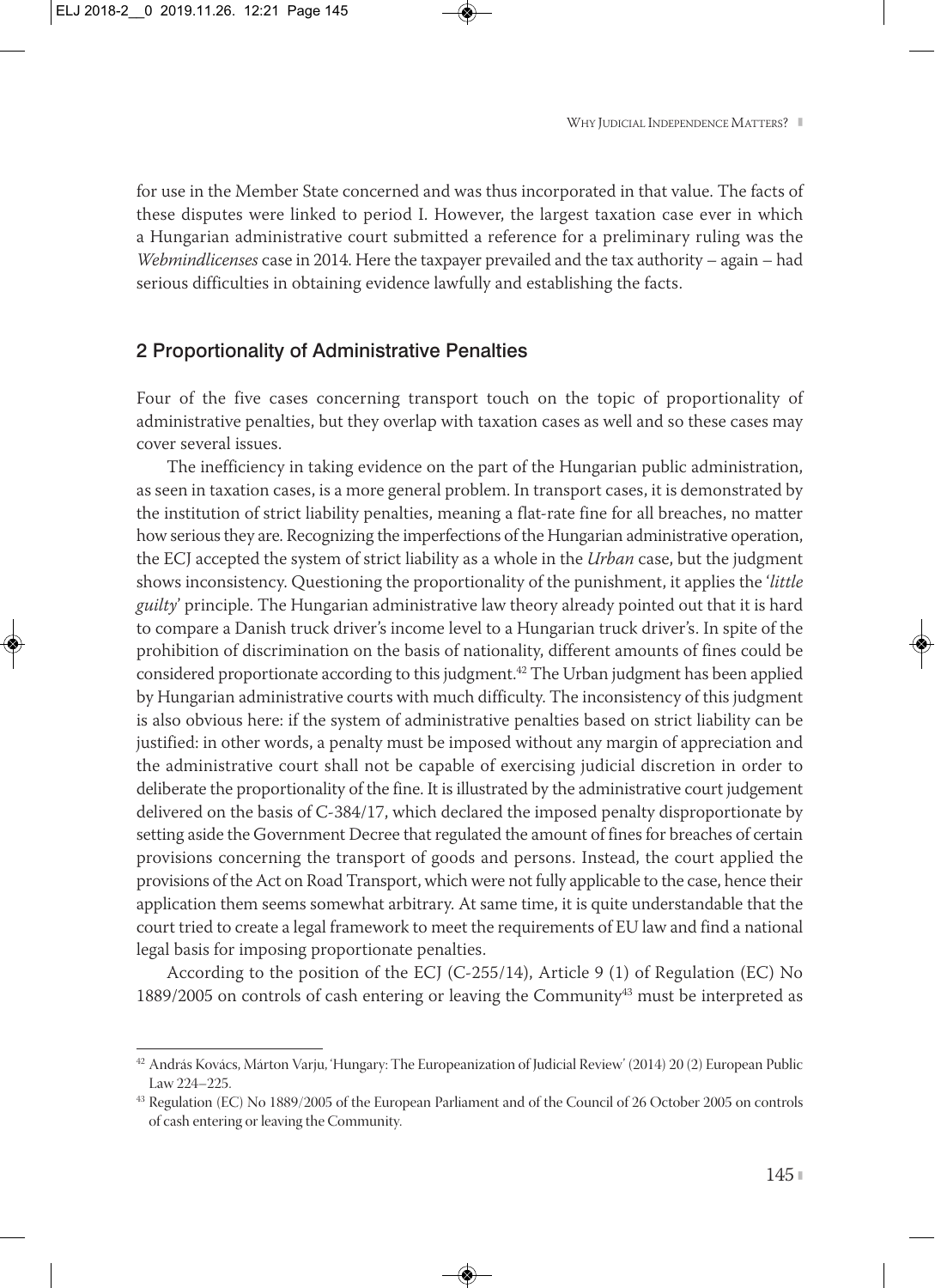precluding national legislation, such as that at issue in the main proceedings. The legislation in question imposed a payment of an administrative fine of up to 60% of the amount of the undeclared cash, where that sum is more than EUR 50,000, in order to penalise the failure to comply with the obligation to declare. The case again concerned the proportionality of administrative penalties. The ECJ recognised in this case that the requirement that the penalties introduced by the Member States under Article 9 of Regulation No 1889/2005 must be proportionate does not mean that the competent authorities must take account of the specific individual circumstances of each case. However, in light of the nature of the infringe ment concerned, namely a breach of the obligation to declare laid down in Article 3 of Regulation No 1889/2005, a fine equivalent to 60% of the amount of undeclared cash, where that amount is more than EUR 50 000, was disproportionate. Such a fine goes beyond what is necessary in order to ensure compliance with that obligation and the fulfilment of the objectives pursued by that regulation.

In nearly all fields of administrative law, the Hungarian legislation tends to solve the inefficiency of taking evidence and the lack of a comprehensive doctrine of administrative law responsibility by devising serious and non-discretionary administrative penalties, which cannot be effective.44 However, it is likely that sooner or later the EU law will enforce the application of the results of domestic legal theory using preliminary ruling proceedings.

### 3 Competition Law and State Aid

Of the seven competition law cases, only two concerned agreements with an anti-competitive aim. The judgment in the *Allianz* case is a rare example of how EU law is shaped by national law and not vice versa. This decision made the concept of 'restriction of competition by object' fluid. According to the ECJ, in order to determine whether an agreement involves a restriction of competition 'by object', regard must be paid to the content of its provisions, its objectives and the economic and legal context of which it forms a part.<sup>45</sup> When determining that context, it is also appropriate to take into consideration the nature of the goods or services affected, as well as the real conditions of the functioning and structure of the market or markets in question. In addition, although the parties' intention is not a necessary factor in determining whether an agreement is restrictive, there is nothing prohibiting the competition authorities, the national courts or the Courts of the European Union from taking that factor into account.

The other case, the so-called *MIF cartel* case, is still pending. Nevertheless, there are only a few 'classic' competition law cases, despite the fact that even the administrative decisions

<sup>44</sup> Nagy Marianna, *A közigazgatási jogi szankciórendszer* (Osiris 2000, Budapest) 111–121.

<sup>&</sup>lt;sup>45</sup> Nagy Csongor István, 'Állítsátok meg Leviatánt! A "versenyellenes cél" új fogalma a versenyjogban' in Nagy Csongor István, Kiss Ferenc László, Valentiny Pál (eds), *Verseny és Szabályozás* (KRTK KTI 2016, Budapest) 163–194; and 'The Concept of Anti-competitive Object Under EU Competition Law: Comparative Perspectives and European Realities' in Adriana Almășan, Peter Whelan (eds), *The Consistent Application of EU Competition Law: Substantive and Procedural Challenges*(Springer International Publishing 2017, Cham, Studies in European Economic Law and Regulation 9) 55–70.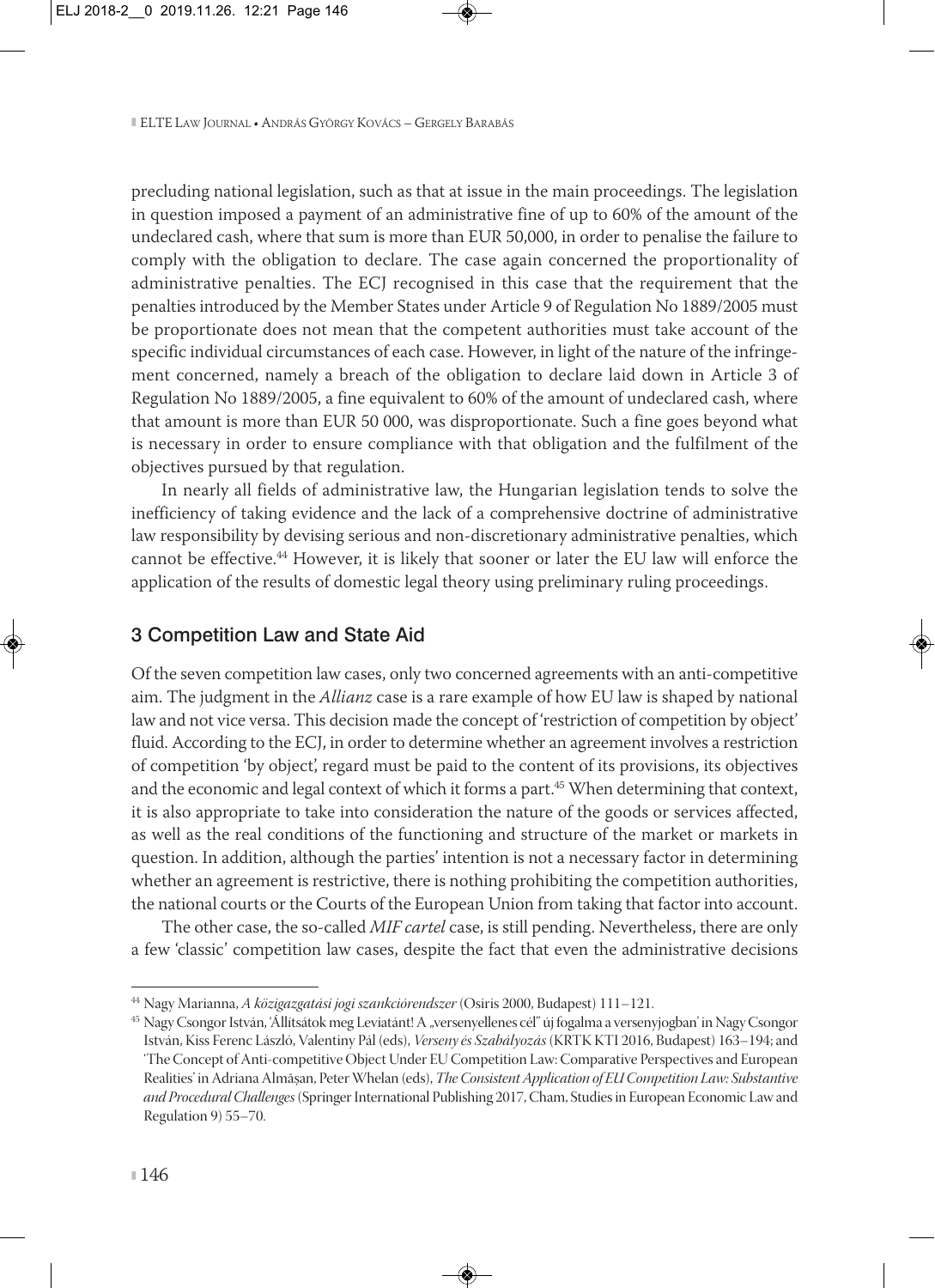adopted exclusively on the basis of national law by the Hungarian Competition Authority are generally based on the soft law of the Commission and the case-law of the ECJ. This is also a consequence of the Allianz case, which was also based solely on national competition law. The explanation for this small number is that the ECJ has a well-established and extensive case-law in the field of competition law and so many questions can be answered without a request for a preliminary ruling. It is also typical that the parties attempt to initiate a reference for a preliminary ruling on questions of evidence (direct or circumstantial evidence, *unum testis* etc.), while the Hungarian administrative courts have so far only submitted questions on legal issues. In addition, the Hungarian Competition Authority's ability to take appropriate evidence is not questioned in general by administrative courts, compared to other administrative authorities' capabilities.

There are many more competition cases concerning regulated or state-controlled markets. Requests for preliminary rulings in relation to electronic communication also encompass cases regarding the principles of the freedom to provide services and the free movement of goods. In the *E.ON* case, E.ON Földgáz, the holder of a gas transmission authorisation, lodged several requests for long-term capacity allocation at the entry point of the gas interconnector between Hungary and Austria with the Hungarian manager of the gas transmission network. Given that those requests clearly exceeded the capacity available at that entry point, the network manager requested the regulatory authority to inform him what position had been adopted on those requests. Following the network manager's request, the regulatory authority adopted a decision that amended the previous decision approving the network code. It thus redefined the rules of the network code governing the allocation of capacity for a term longer than one gas year. E.ON brought an action before the national administrative court for the annulment of the decision concerning capacity allocation mechanisms relating to the gas year 2010/2011, but its action was dismissed. The regional court also dismissed the appeal brought by E.ON, on the grounds that the company did not have *locus standi* in the judicial review of an administrative decision concerning the network code. E.ON had failed to show that it had a relevant direct interest in relation to the contested provisions of the decision, insofar as it had not concluded a contract with the network manager and the decision referred only to that. Under Hungarian law, a party to an administrative procedure only has *locus standi* to bring an action against an administrative decision only that action is directed against a provision of the decision that directly affects its rights. It raises the question therefore whether the interest on which E.ON relies, which it describes as an economic interest, can constitute a direct interest capable of conferring *locus standi* on that applicant in the context of a legal action against a regulatory decision in the sphere of energy. According to the ECJ's ruling, the relevant EU law must be interpreted as precluding national legislation that, in circumstances such as those at issue in the main proceedings, does not make it possible to confer on an operator, such as E.ON, *locus standi* to bring an action against the decision of the regulatory authority on the gas network code. The ECJ has broken down the principle of Hungarian administrative law, which says that competitors, market participants do not have *locus standi* in general to bring an action against an administrative decision with reference only to an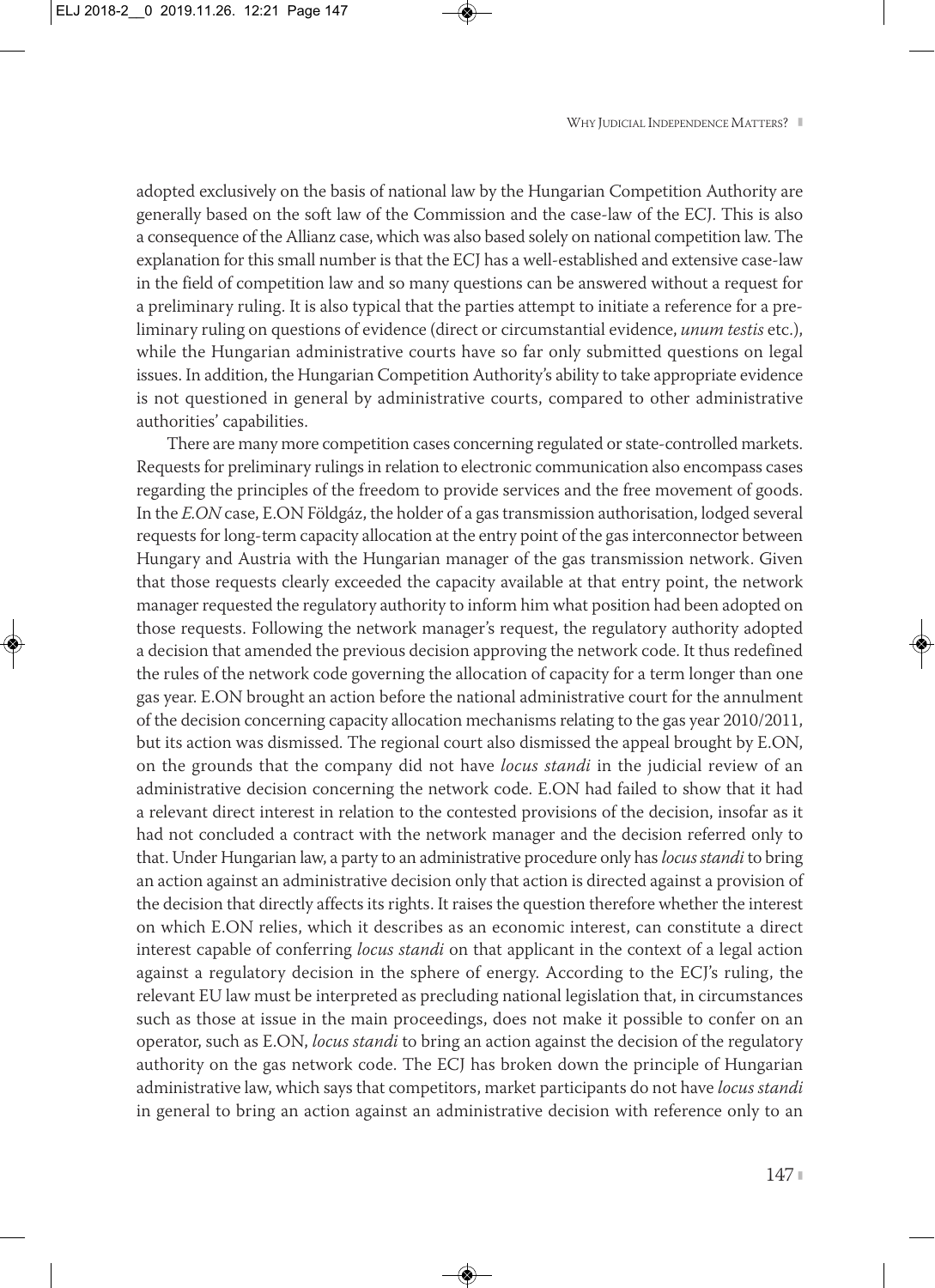economic interest. This also illustrates that the efficiency of administrative disputes concerning administrative acts of sector-specific national regulatory bodies could still be improved. In relation to the gambling industry, Hungarian administrative courts submitted three requests for preliminary rulings concerning market regulation and barriers to market entry contrary to EU law. These cases can be explicitly linked to the modification of the regulatory system introduced after 2010.

Out of the ten references concerning state aid, nine are directly linked to agricultural subsidies and cover different interpretations of the directly applicable EU regulation. The relatively high number of requests for preliminary rulings is entirely natural, considering that both the substantive and procedural rules of this field are defined by EU law and therefore Hungarian administrative courts apply EU law directly in every case. More than half of the cases (four) ended in 2009-2010, which shows that the novelty of this field of law induced a higher number of requests. Subsequently, in period II, there were only three cases between 2010 and 2017 in which the ECJ ruled substantively, and another request was manifestly inadmissible. Compared to this data, there were surprisingly many references (three) in 2018, two of which are currently pending. In all these cases, the question was whether the applicable national law was compatible with EU law, while in the past cases the interpretation of EU law was at issue. In the *SD* case (C-490/18) one of the referred questions is whether the EU Regulation can be interpreted as permitting the adoption of a national law under which a *de minimis* aid payment is subject to a requirement that is not compatible with EU law. However, the main point of the questions is still the interpretation of EU law. In the *UTEP 2006 SRL* case (C-600/18) the referring court asked whether Article 92 TFEU should be interpreted as precluding the interpretation of the national law on small and medium-sized enterprises<sup>46</sup>) and the practice of the authorities, according to which Article 12/A of the KKV Law cannot be applied to small and medium-sized enterprises (legal entities) that are not registered in Hungary but in another Member State. As such, this case is about a discriminatory support. The third request, in the F*armland* case (C-489/18) was declared manifestly inadmissible in 2019, because of the failure of the national court to explain the relevance of the reference in the case.

Classic competition law-related unlawful state-aid cases have already appeared in Hungarian case-law, but for the moment these requests for preliminary ruling are submitted by civil courts (C-672/13). It should be borne in mind that there is an overlap between unlawful state aid and tax matters. For example, in the Tesco Global case (C-323/18) the referring court wanted to know whether Articles 107 TFEU and 108(3) TFEU must be interpreted as meaning that their effects extend to a tax measure that is intrinsically linked to a tax exemption (constituting State aid) financed by means of the tax receipts generated by the tax measure. The legislature has achieved the amount of budgetary revenue forecast, which was fixed before the introduction of the special tax on retail trade (based on the

<sup>&</sup>lt;sup>46</sup> Article 12/A of Act No XXXIV of 2004 on small and medium-sized enterprises and aid for their development ('KKV Law').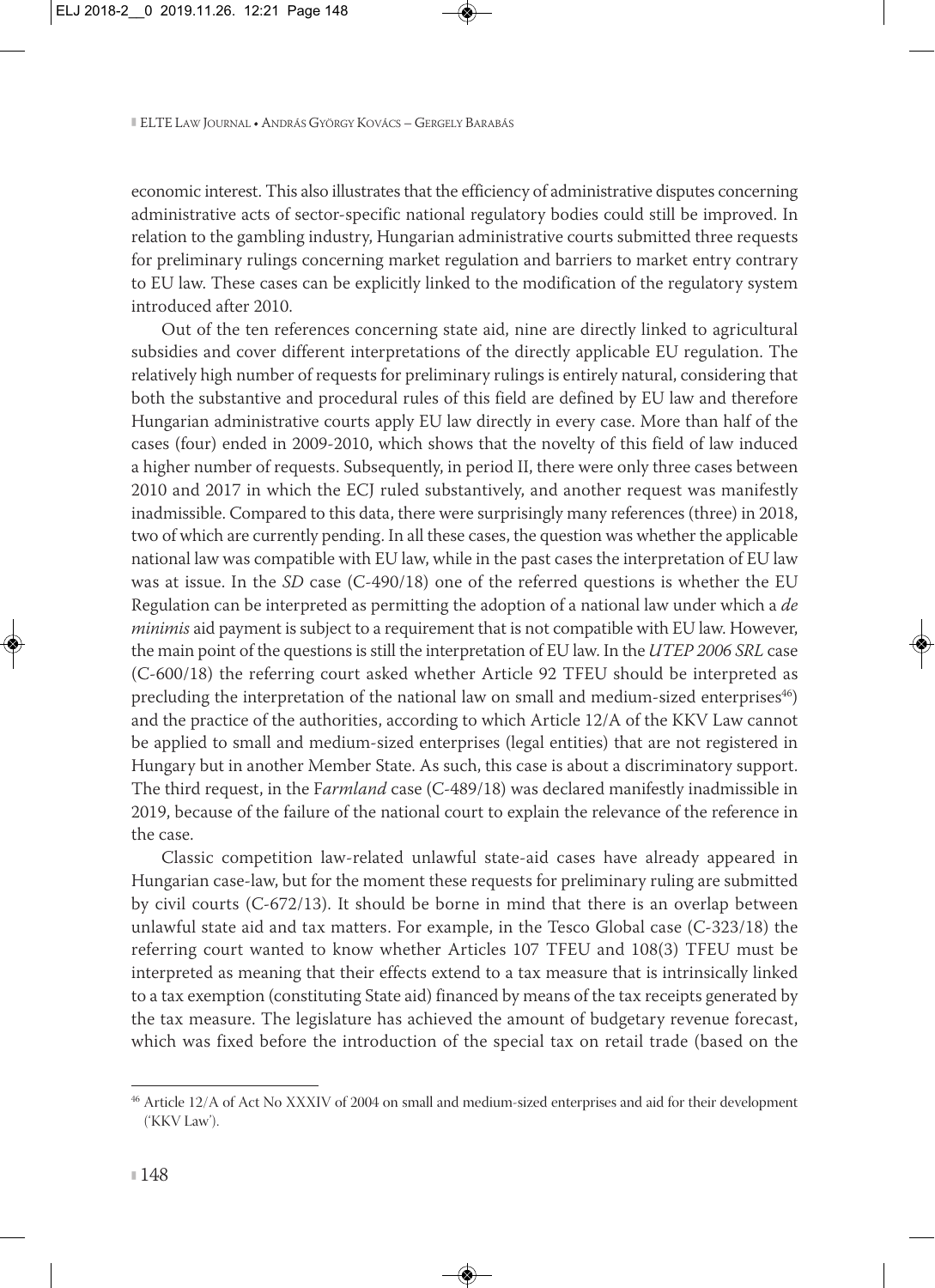turnover of market operators), through the application of a progressive tax rate based on turnover and not through the introduction of a standard tax rate, meaning that the legislation deliberately seeks to grant tax exemption to some market operators. Tax law cases may have competition law aspects as well. It follows from the above observations that the conflicts between national and EU law in period II cannot be linked explicitly to the political changes in 2010, even if legal problems arose from the legislations of that decade.

## 4 Asylum and Immigration Policy

In asylum cases, five judgments have been delivered and three proceedings are pending. One judgment has been delivered on immigration matters and one is pending. three of these references for preliminary ruling proceedings were submitted between 2009 and 2011, and seven (!) after 2015. These numbers show that the press and media campaign of the Hungarian government between 2015 and 2018, which started with the refugee crisis in 2015, was accompanied by changes in the law, the interpretation of which necessitated the intervention of the ECJ in order to reconcile them with EU law. Moreover, the ECJ clearly refused to accept the deprivation of the substance of asylum-seekers' right to judicial remedy. In case C-473/16, the ECJ ruled that Article 4 of Directive  $2011/95/EC^{47}$  must be interpreted as meaning that it does not preclude the authority responsible for examining applications for international protection or the reviewing courts from ordering an expert's report for the assessment of the facts and circumstances relating to the declared sexual orientation of an applicant. The procedures for such a report must be consistent with the fundamental rights guaranteed by the Charter of Fundamental Rights of the European Union. The authority and the courts or tribunals shall not base their decision solely on the conclusions of the expert's report and they are not bound by those conclusions when assessing the applicant's statements relating to his sexual orientation. This case points out that in where the assessment of certain facts is difficult (sexual orientation or age determination), because there are no clear expert methods, the – false – expectation was that courts should recognise the findings of the experts as compulsory.

In the C-369/17 *Shajin Ahmed* case, the Hungarian legislation was also contrary to EU law, because it deprived the national courts of all margin of appreciation. According to the ECJ, Article 17(1)(b) of Directive 2011/95/EU<sup>48</sup> must be interpreted as precluding legislation of a Member State, pursuant to which the applicant for subsidiary protection is deemed to have 'committed a serious crime' within the meaning of that provision, which may exclude

 $47$  Directive 2011/95/EC of the European Parliament and of the Council of 13 December 2011 on standards for the qualification of third-country nationals or stateless persons as beneficiaries of international protection, for a uniform status for refugees or for persons eligible for subsidiary protection, and for the content of the protection granted

 $48$  Ibid.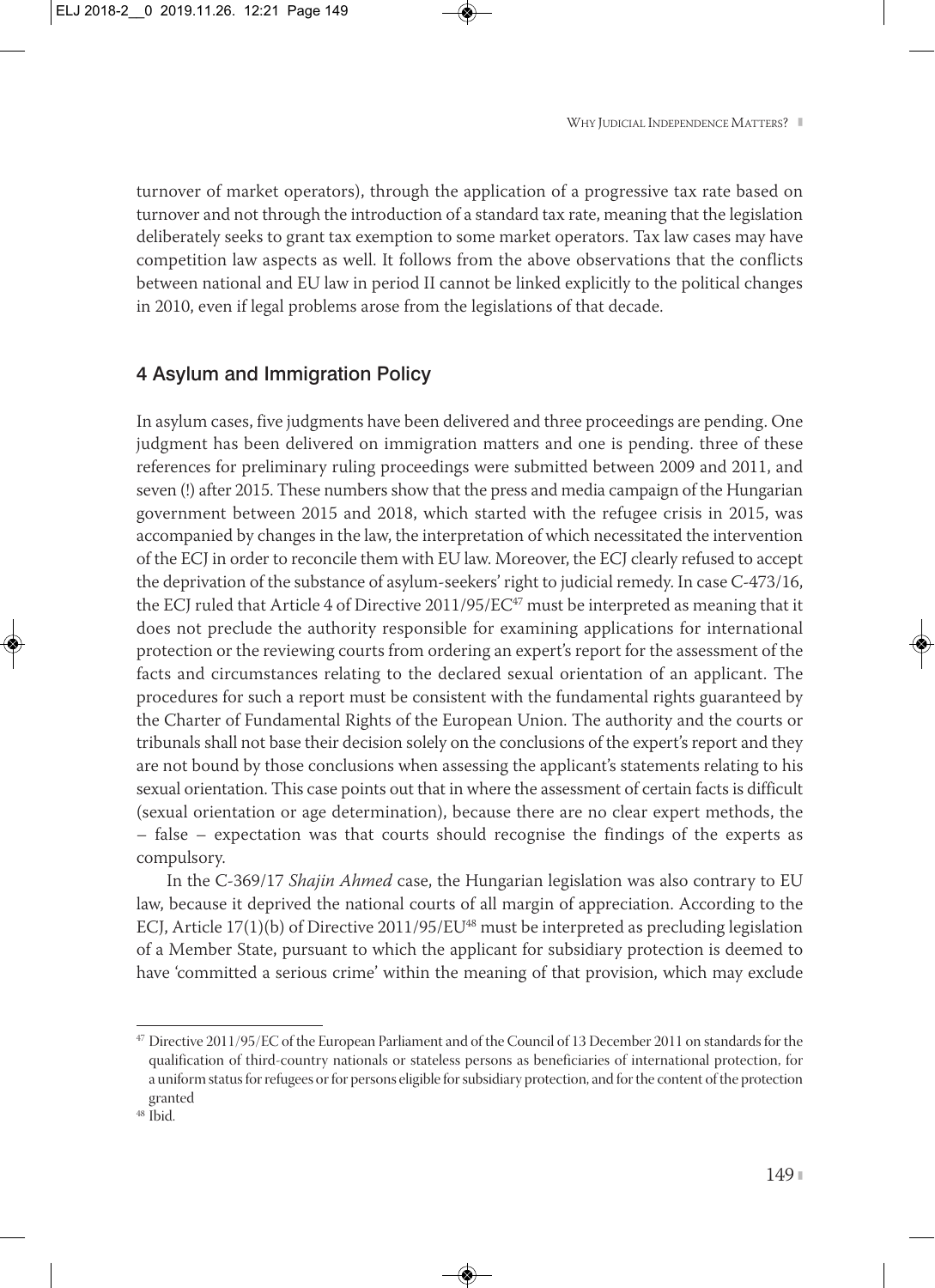him from that protection, on the basis of the sole criterion of the penalty provided for a specific crime under the law of that Member State. The ECJ rules that it is for the authority or competent national court ruling on the application for subsidiary protection to assess the seriousness of the crime at issue, by carrying out a full investigation into all the circumstances of the individual case concerned.

It follows from the case-law of the ECJ that the Court accepted the Hungarian government's concept of 'return to a safe third country', judging it appropriate to solve the crisis of mass immigration, but it precluded the deprivation of effectiveness of judicial review. The ongoing references for preliminary ruling procedures are challenging increasingly severe legal norms and administrative practices restricting the right to an effective remedy. Hungarian administrative courts are seeking to know whether Article 47 of the Charter of Fundamental Rights and Article 31 of Directive 2013/32/EU can be interpreted, in the light of Articles 6 and 13 of the European Convention on Human Rights, as meaning that a judicial remedy is effective, even if the courts cannot amend decisions given in asylum procedures, only annul them and order a new procedure to be conducted. In the C-40/19 and C-60/19. cases, the ECJ must also examine whether the same legal provisions can be interpreted as allowing a Member State to lay down a single mandatory time limit of 60 days for judicial proceedings in asylum matters, irrespective of any individual circumstances and without regard to the particular features of the case or any potential difficulties in relation to evidence. One case concerns the right to family reunification (C-519/18) and the practice of the Hungarian Immigration Agency, which applies a much stricter interpretation than usual. However, this case is an example of increasingly rigid law enforcement and not legislation as such. Consequently, only four of these cases could be considered as a result of the political change in 2010 (the cases on the restraint of judicial review) and not a necessary consequence of the immigration crisis.

## 5 Environmental Protection

Three references were submitted in the area of environmental protection. The relatively small number of requests is due to the abundant ECJ case-law in this field. There was a unique case on dangerous animals and another regarding waste management, where there is a decade of Hungarian case-law regarding the notion of waste and transport of waste. It is worth describing the third case, *Túrkevei Tejtermelő Kft.,* (C-129/16) in detail. It concerned one of the basic problems of Hungarian environmental regulation on liability for environmental damage. Under Article 102(1) of the Act on Environmental Protection, liability for environmental damage or for environmental hazard is — except where evidence to the contrary is provided — to be borne jointly and severally by those who own or are in possession (the user) of the land on which the environmental damage or hazard has occurred. Under Article 102(2), the owner is relieved of joint and several liability if he identifies the actual user of the land and unequivocally proves that he cannot be held responsible. In the administrative practice, the Hungarian environmental protection agency is usually unable to decide on who is responsible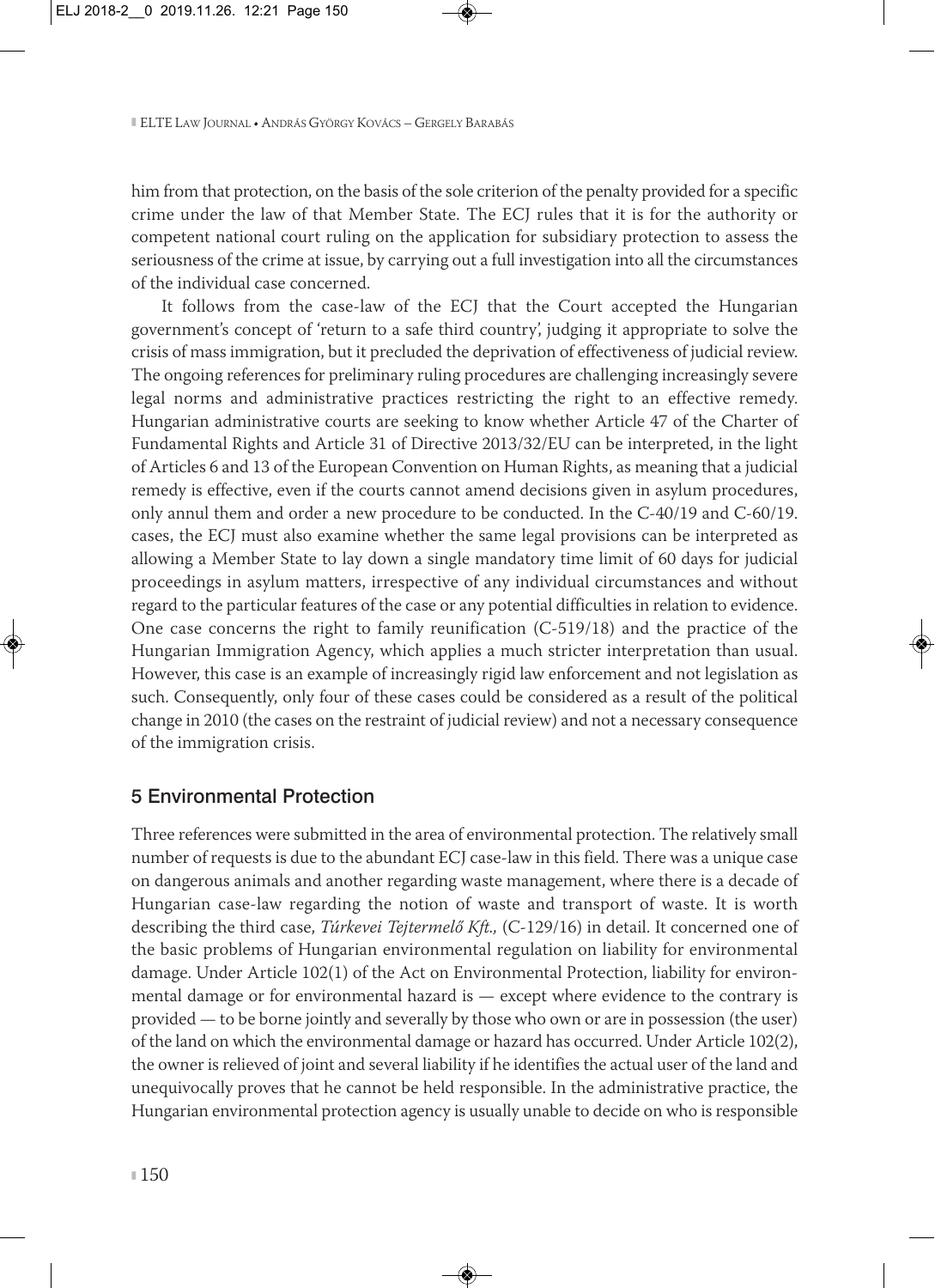for the damages. It imposes a fine on the person who appears to be the most solvent. This is usually the current owner and not the polluter. Another problem in the practice is that, if the administrative enforcement of the fine is unsuccessful, the authority will initiate new administrative procedures, for example against the former owner(s) of the land and keep taking new administrative decisions until it can establish someone's responsibility for the damages. It is very difficult to bring a successful action against these further administra tive enforcements, because these owners did not participate in the previous decision procedures.

According to the ruling of the ECJ, the provisions of Directive  $2004/35/EC^{49}$  read in the light of Articles 191 and 193 TFEU must be interpreted as meaning that the national legislation is not precluded from identifying another category of persons who, in addition to those using the land on which unlawful pollution was produced, share joint liability for the environmental damage. More specifically, the owners of that land can be identified as liable, without it being necessary to establish a causal link between the conduct of the owners and the damage established, provided that such legislation complies with the general principles of EU law, all relevant provisions of the EU and FEU Treaties and of the acts of secondary law of the European Union. Article 16 of Directive 2004/35 and Article 193 TFEU must be interpreted as not precluding national legislation, pursuant to which the owners of land are not only held to be jointly liable for environmental damage alongside the persons using that land, but may also have fines imposed on them by the competent national authority. Such legislation must be appropriate for the purpose of contributing to the attainment of the objective of more stringent protection and the methods of determining the amount of the fine shall not go beyond what is necessary to attain that objective, this being a matter for the national court to establish.

Similarly to other fields of administrative law, in the field of environmental protection this kind of regulation is used to eliminate the inefficiencies of taking of evidence and the assessment of facts, as well as the complete lacks of an overall administrative responsibility theory, which is still in its infancy in Hungarian administrative law.<sup>50</sup>

### 6 Public Procurements

As a result of the Hungarian judicial review system, in the field of public procurement law, both civil and administrative courts submitted several requests for preliminary rulings before the Court. According to the Public Procurement Act (hereinafter referred to as the PPA) of 2015, the Public Procurement Arbitration Board (hereinafter referred to as the PAB) is empowered to

<sup>49</sup> Directive 2004/35/EC1 of the European Parliament and of the Council of 21 April 2004 on environmental liability with regard to the prevention and remedying of environmental damage

<sup>50</sup> Bögös Fruzsina, 'A környezetvédelmi törvény 102. §-ának értelmezése a 2004/35/EK irányelv rendelkezései tükrében' (2018) 4 Közjogi Szemle 21–31; Sulyok Katalin, 'Az okozatiság követelményének fontossága a szennyező fizet elv érvényesítésében az uniós és a hazai joggyakorlat tükrében – válasz dr. Bögös Fruzsina tanulmányára' (2018) 4 Közjogi Szemle 31–39.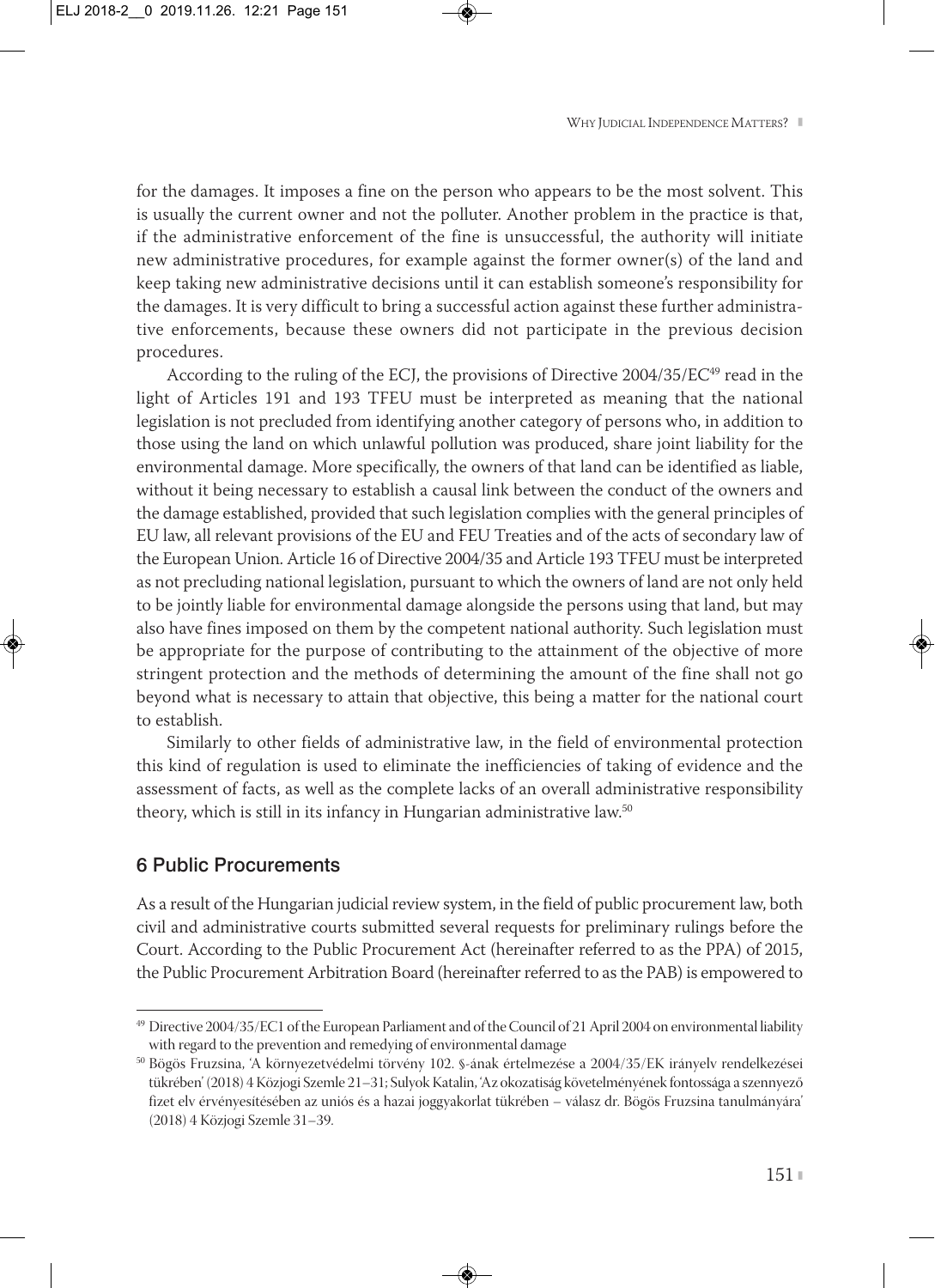conduct proceedings initiated against any infringement of the legislative provisions applicable to public procurement or contract award procedures. This includes proceedings initiated against the rejection of a request for prequalification specified in a separate act of legislation and deletion from the prequalification list. The PAB may open a procedure upon a claim or *ex officio*. The claim can be submitted by a contracting authority, a tenderer (in the case of a joint tender, any of the tenderers), or a candidate (in the case of a joint request to participate, any of the candidates). In addition, any other interested person whose right or legitimate interest is being harmed or is at risk of being harmed by an activity or default that is in conflict with the PPA can initiate a procedure. No direct appeal can be lodged against the PAB's decisions. The courts can only review these decisions if so requested in the form of a statement of claim. Therefore, the PAB has national jurisdiction to proceed as a first instance public administra tion agency in disputes concerning contract award procedures, and its resolutions are subject to judicial review exercised by the administrative judiciary.

However, jurisdiction is reserved to the civil-law courts related to procurement proce dures, concession award procedures and contracts concluded pursuant to procurement procedures, as well as work or service concessions and the amendment thereto or the performance thereof. With the exception of some cases, any civil law claim grounded on an infringement of legislation applicable to public procurement or to the procurement procedure shall be admissible if the infringement has been stated in a legally enforceable decision by the PAB, or in the course of the review of the decision of the PAB by the court. Although it seems that the different branches of the judicial review are sharply divided, there is a strong interaction between them in practice. However, the division can raise serious 'fair trial' issues, not to mention the effectiveness of the right to remedy in public procurement law. For example, in the *Hochtief* case (C-300/17) the Curia decided to refer the following question to the Court for a preliminary ruling: Does EU law preclude a procedural provision of a Member State that makes the possibility of asserting any civil right of action resulting from an infringe ment of a public procurement provision conditional on a final declaration by an arbitration committee [PAB] or a court (hearing an appeal against a decision of the PAB that the provision has been infringed)? The Court replied that the relevant EU law must be interpreted as not precluding a national procedural rule that makes the possibility of asserting a claim under civil law in the event of an infringement of the rules governing public procurement and the award of public contracts subject to the condition that the infringement be definitively established by an arbitration committee or, in the context of a judicial review of a decision of that arbitration committee, by a court. In the light of Article 47 of the Charter of Fundamental Rights of the European Union, EU law must be interpreted as meaning that, in the context of an action for damages, it does not preclude a national procedural rule that restricts the judicial review of arbitral decisions issued by an arbitration committee responsible at first instance for the review of decisions taken by contracting authorities in public procurement procedures to examine only the pleas raised before that committee.

It shows that, even in public procurement cases, Hungarian courts intend to implement not just the provisions of the relevant secondary sources of EU law, but also the principles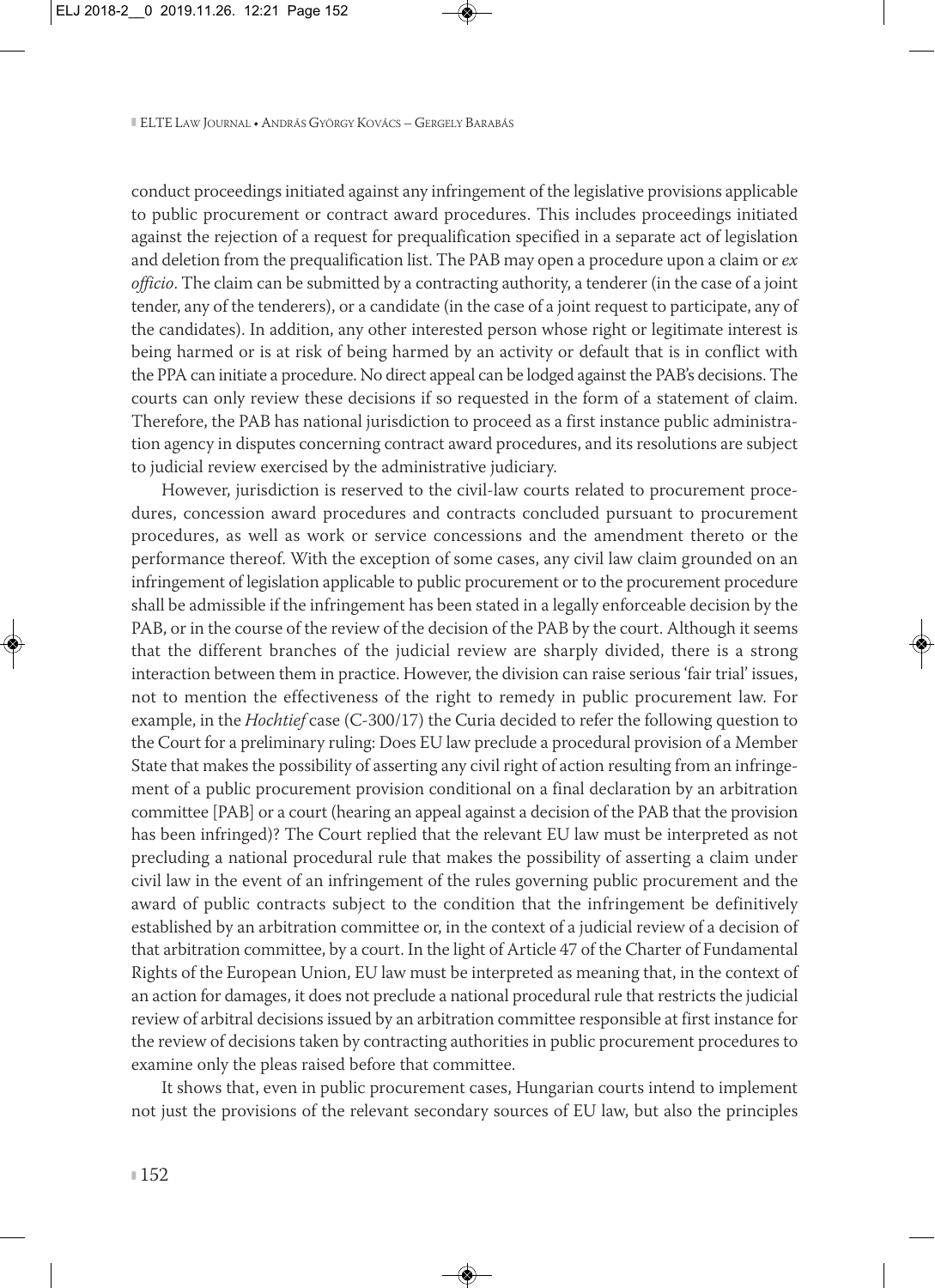provided by the Charter. Requests for preliminary rulings made by the Hungarian administra tive courts are related more to technical and professional issues (see among others C-138/08, C-218/11, C-470/13) rather than the political changes in 2010. Hungarian administrative courts are hugely active in submitting references in this field. The reason for this tendency is the frequent and self-perpetuating modifications of the public procurement legislation, at both national and EU level, which usually 'overwrites' the elaborated case-law and thus necessitates further references.

#### 7 Other Cases

The other six cases concern the relation between free movement of goods and public health (C-108/09) and unfair and misleading commercial practices (C-388/13 – erroneous information provided by a telecommunication undertaking to one of its subscribers, which has resulted in additional costs for the latter). In the *VIPA* case, the court referred the question whether the relevant EU law must be interpreted as meaning that the national legislation is contrary to the mutual recognition of prescriptions and to the freedom to provide services, and therefore incompatible therewith. The legislation distinguishes between two categories of prescriptions and allows medicinal products to be dispensed to a doctor who exercises his healthcare activity in a State other than the Member State concerned in the case of only one of those categories. The *Weltimmo* case (C-230/14) concerned the protection of individuals with regard to the processing of personal data and the determination of the applicable law and the competent supervisory authority in Member States.

The *Segro and Günther* joined cases (C-52/16; C-113/16) concerned the regulation of transactions in agricultural and forestry land. The ECJ stated that Article 63 TFEU must be interpreted as precluding national legislation under which rights of usufruct which have previously been created over agricultural land and the holders of which do not have the status of a close relation of the owner of that land are extinguished by operation of law and are, consequently, deleted from the property registers. The legal context of the case was that Hungarian legislation stated that any right of usufruct or right of use existing on 30 April 2014 and created for an indefinite period or for a fixed term expiring after 30 April 2014 by a contract between persons who had not been close members of the same family shall be extinguished by operation of law on 1 May 2014. The Hungarian legislator adopted these measures preventing the application of legal arrangements known, in everyday language, as 'pocket contracts', which was a way of evading the previous prohibitions and restrictions concerning the acquisition of ownership by foreign natural and legal persons. The Hungarian Constitutional Court declared that the Hungarian Fundamental Law had been infringed because the legislature did not adopt, as regards the rights of usufruct and rights of use, exceptional provisions permitting compensation, which compensation, even if it related to a valid contract, could not have been claimed in the context of a settlement between the parties to that contract. In the judgment, the Constitutional Court also called on the legislature to rectify that omission by 1 December 2015 at the latest. That period expired without any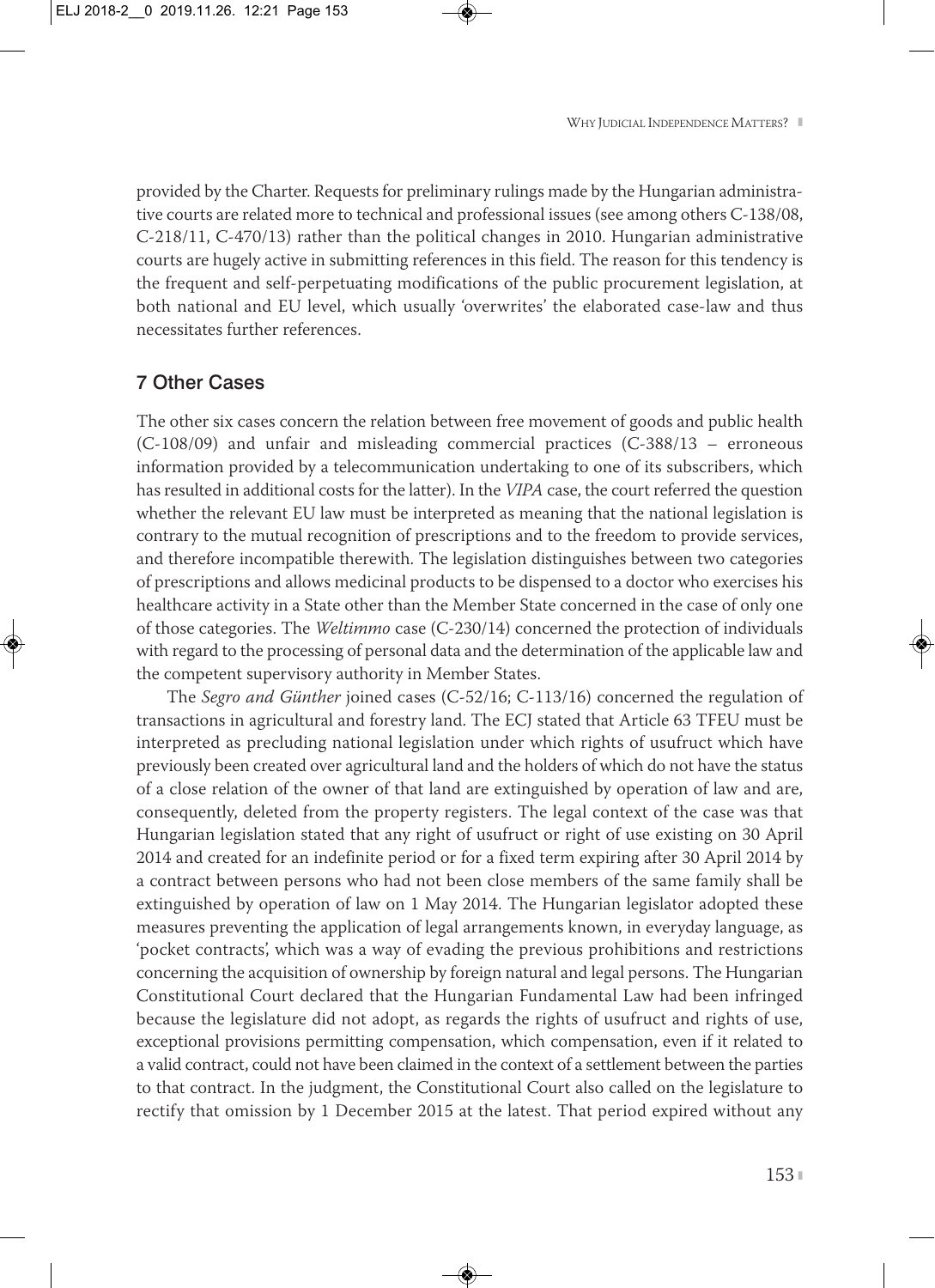measure being adopted for that purpose. According to the *Segro and Günther* case, this legal situation also represented a serious breach of EU law. The ECJ's ruling has been applied by the Hungarian administrative justice not only in cases clearly falling within the scope of EU law, but also in matters without foreign elements. For example, in a case where a Hungarian citizen living on a farm in an underdeveloped eastern region lost his right of usufruct by the operation of the law, after having received a right of exploitation from his former life companion because of his previous house extensions. If the Curia had not done so, the legal regulation would have had the opposite effect, and Hungarian citizens would have suffered severe negative discrimination.<sup>51</sup>

# VI Conclusions

This paper has proved that period I was a learning period for EU law in Hungary, while period II is the consolidation phase of the uniform and organic functioning of EU and national law. In period II the number of requests increased three- or fourfold, which fits into the regional trends, and there is no clear link to the political or public policy change in 2010. Based on content analysis, only nine of the administrative law references can be considered as related to political issues. Three taxation and gambling cases concerning sector-specific discrimination, four requests challenging legislation hindering effective judicial review in asylum cases, and two but joined cases regarding transactions in agricultural lands can be clearly placed among those cases that have resulted from the government change in 2010. This is around 10% of all administrative references (83), which is not a striking figure.

Two-thirds of the requests for preliminary ruling proceedings are referred by administra tive courts in Hungary, and a significant part of civil cases are related to administrative disputes. Civil justice is an important element in the enforcement of EU law, in particular in consumer protection and competition law. It also plays a cardinal role as a final instrument in case administrative justice does not function properly for any reason. Nevertheless, the administrative judiciary system is the main institution that serves as a transmitter between EU and national law. The number of Hungarian references is still higher than the regional average, which cannot be explained by objective factors, unless it is imputable to the networking of EU advisor judges, in particular in the fields of administrative law, where the network is able to reach the entire administrative judiciary, given the relatively smaller number of judges (100-200 judges). This statement is supported by the fact that the lower courts (where most judicial advisors work) are extremely active in referring and that the Supreme Court (now Curia) has reacted to this trend with a much longer delay (here more than two-thirds of the requests are/can be linked to advisor judges). It is also clear that the operation of Hungarian public administration is inadequate compared to the EU average. This is especially due to

<sup>51</sup> C-235/17, *Commission v Hungary,* ECLI:EU:C:2019:432.